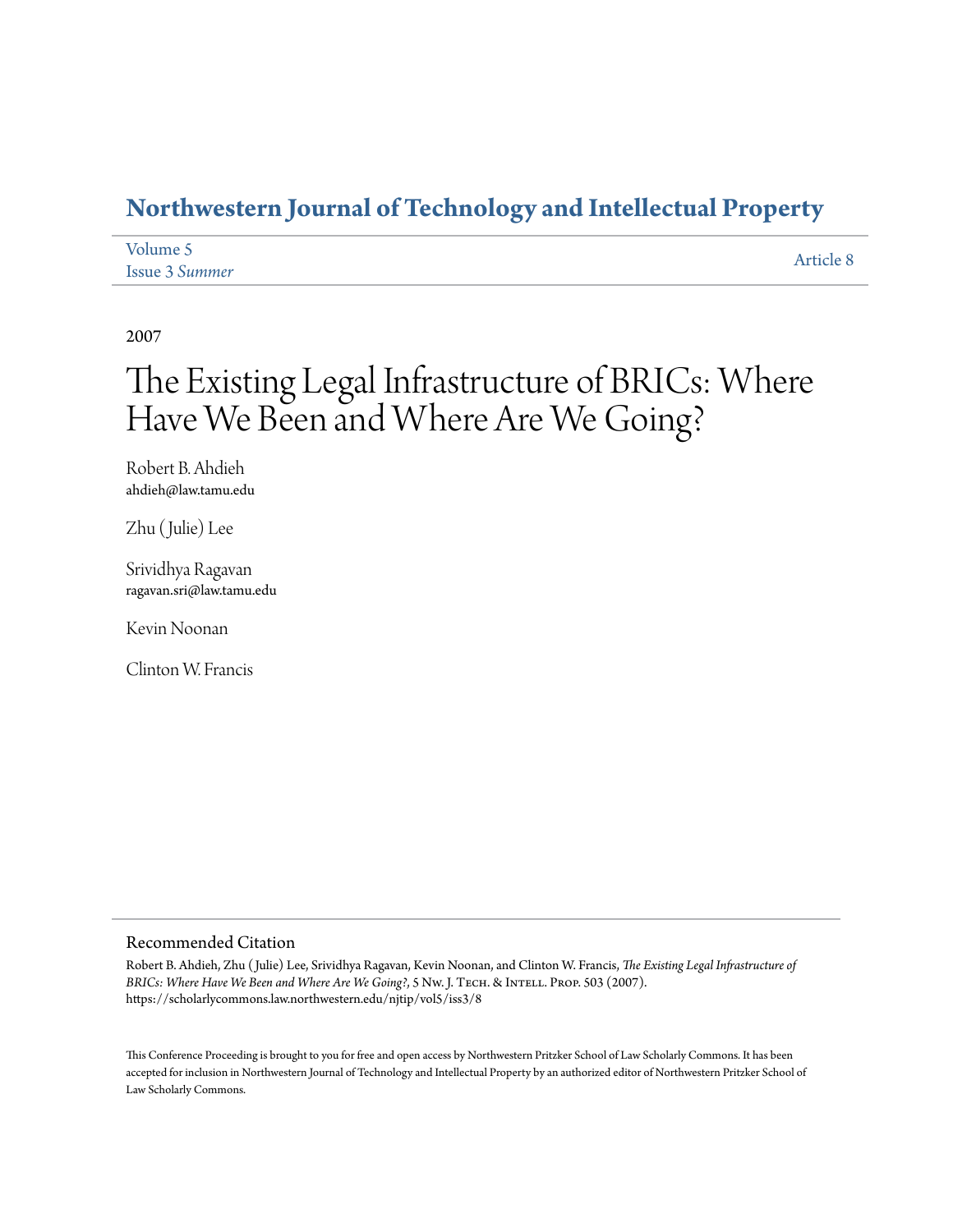# NORTHWESTERN JOURNAL OF TECHNOLOGY AND INTELLECTUAL PROPERTY

## **The Existing Legal Infrastructure of BRICs: Where Have We Been and Where Are We Going?**

*Robert B. Ahdieh, Zhu (Julie) Lee, Srividhya Ragavan, Kevin Noonan, and Clinton W. Francis* 



Summer 2007 VOL. 5, NO. 3

© 2007 by Northwestern University School of Law Northwestern Journal of Technology and Intellectual Property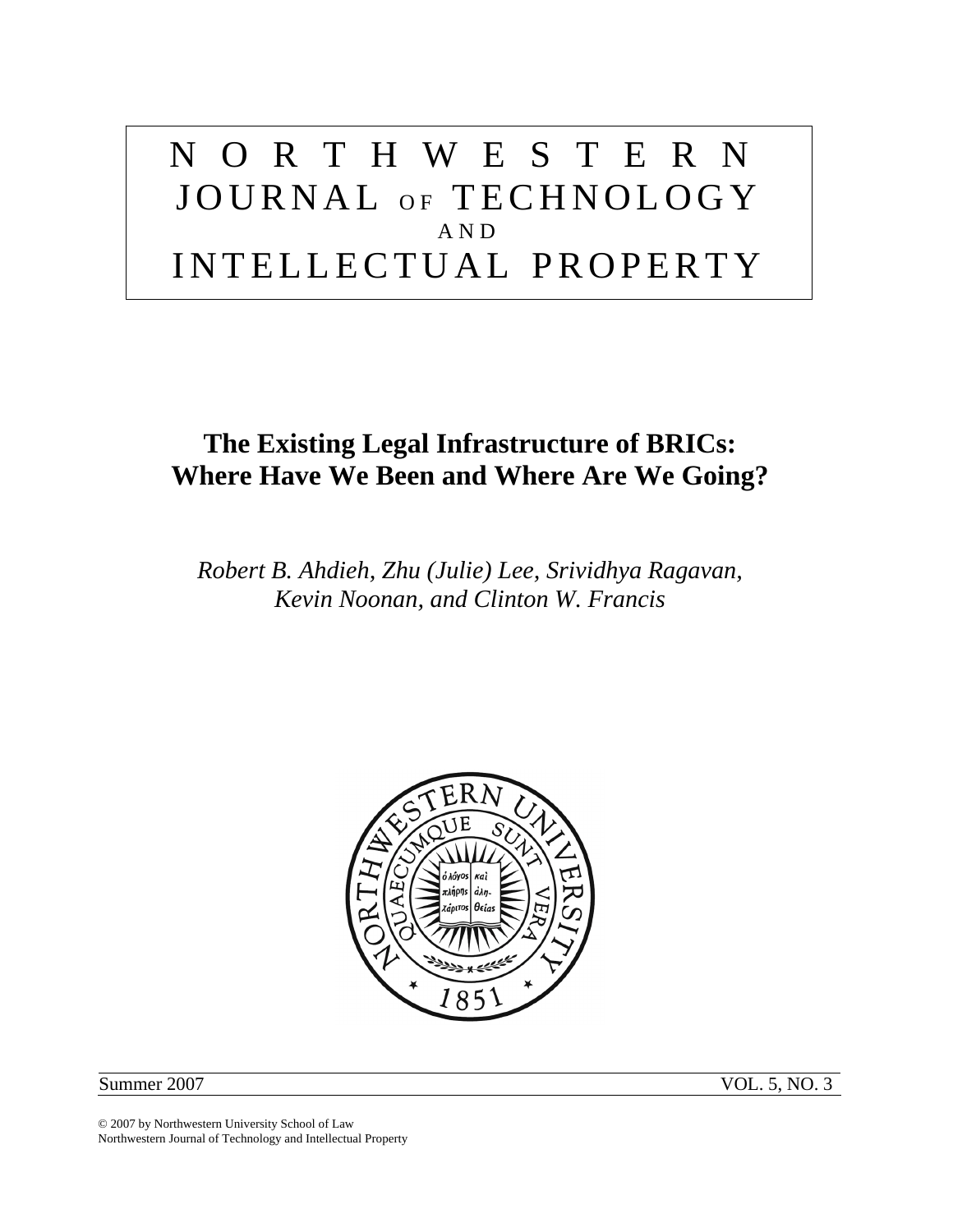# **The Existing Legal Infrastructure of BRICs: Where Have We Been and Where Are We Going?**

### **Robert B. Ahdieh,\* Zhu (Julie) Lee,\*\* Srividhya Ragavan,[\\*\\*\\*](#page-2-2) Kevin Noonan, \*\*\*\*** and Clinton W. Francis [\\*\\*\\*\\*\\*](#page-2-4)

¶1 MR. FRANCIS: We're about to continue with Panel No. 2. I welcome you all. I'm Clint Francis on the faculty, and it is my pleasure to operate as the moderator for this panel. The focus of this panel is incrementally shifting from the previous panel. Whereas the previous was looking at public/private issues and issues relating to incentivizing innovation in the subject countries, we're going to take a focus more on, I think it's safe to say, from an external perspective looking at these countries and issues that are confronted by businesses who our either planning to deal with the four subject countries or are concerned about their technologies being used in their four subject countries.

¶2 We have four panelists, and each of them is going to speak to one of the four countries. We're going to start with Julie Lee from Foley & Lardner, and she's going to be looking at special issues relating to China. And following that we're going to be hearing from Robert Ahdieh, who is at Emory Law School. His focus is going to be in particular on Russia. We're then going to turn to Srividhya Ragavan, and she's with the University of Oklahoma College of Law. She's going to be addressing in particular India. And we're going to end by having Kevin talk to us, and his focus is going to be nominally on Brazil, though his experience has been fairly far-reaching so he will no doubt address some of the issues that apply to all four of the subject countries.

¶3 So if I can turn the floor over to Julie. Thank you very much.

¶4 (Applause.)

¶5 MS. LEE: Thank you, Professor Francis. It's a great pleasure to be hear today. I've given many presentations about doing business in China before, but this one is very special to me because I was a Northwestern Law graduate in 1998 and I learned many, many things in this wonderful institution. So it's great to be here, to be back today, and talking with you about some of the things I learned outside the classroom.

¶6 I grew up in China and finished my college education in China, and after graduating from law school in 1998 I have been a practicing attorney at Foley & Lardner for the past eight-plus years.

<span id="page-2-0"></span><sup>\*</sup> Panel speaker. Mr. Ahdieh is a professor of law and the director of the Center on Federalism and Intersystemic Governance at Emory Law School. \*\* Panel speaker. Ms. Lee is a partner at the law firm Foley & Lardner LLP.

<span id="page-2-2"></span><span id="page-2-1"></span><sup>\*\*\*</sup> Panel speaker. Ms. Ragavan is an associate professor of law at University of Oklahoma College of

<span id="page-2-4"></span><span id="page-2-3"></span><sup>\*\*\*\*</sup> Panel speaker. Mr. Noonan is a partner at the law firm McDonnell, Boehnen, Hulbert & Berghoff LLP.

Panel moderator. Mr. Francis is a professor of law at Northwestern University School of Law.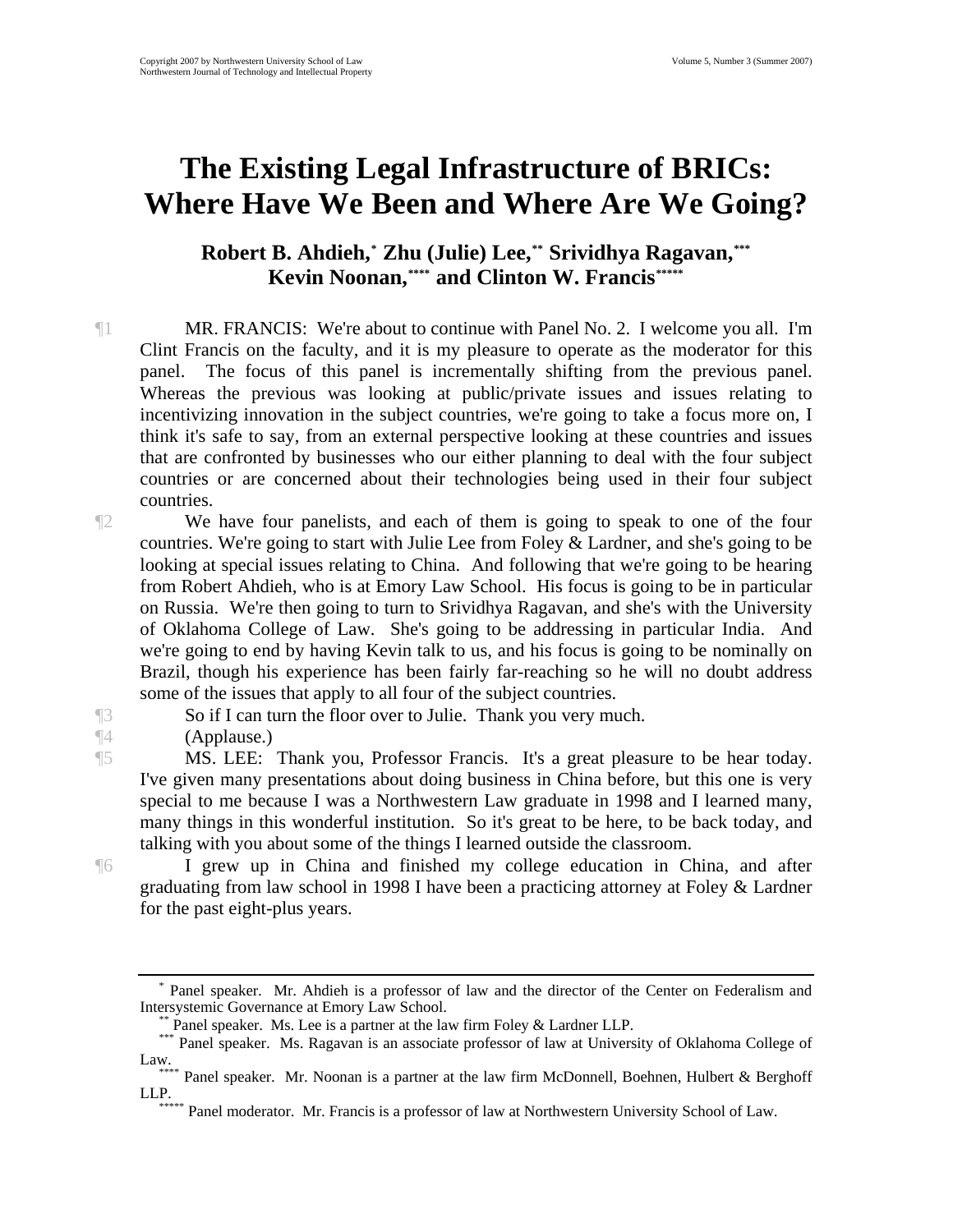¶7 Foley & Lardner is a large international law firm providing comprehensive legal services to our clients, and we're especially recognized as a leader in the IP area. Foley has offices in 16 cities within the United States and two offices outside of the U.S. In addition, we just filed an application to open an office in Shanghai, and once approved this office in Shanghai will focus on IP matters. We're all very excited about that.

¶8 We have helped many of our clients expand their business in China. One of the major concerns they have when expanding business to China is the protection of their intellectual property rights. China has gone a long way in the past 20-plus years developing its legal framework to protect intellectual property rights. Great progress has been made. On the books China's IP law is comprehensive and generally meets the requirement of the WTO. However, in practice loose implementing regulations and sporadic enforcement still frustrate foreign businesses conducting business in China.

¶9 Today I'm going to talk about two things. First, a brief overview of China's legal framework about IP protection, and secondly some practical suggestions about things that a business can do to protect their IP rights in China.

¶10 The basic legal framework for trademark protection in China is set forth in the trademark law and implementing regulations. Under Chinese law trademark registrations are valid for ten years and may be renewed for additional ten-year periods. A registered trademark may be canceled due to a variety of reasons, including that a trademark has not been used for three consecutive years or that there is fraudulent intent or action involved in the registration process.

¶11 Generally trademarks that are protected in other countries are not protected in China unless you go through the registration process, unless such trademark qualifies as something known as well-known marks. A well-known trademark refers to registered trademarks which enjoy a relatively high reputation in the market and are well known to the relevant public. However, because of the uncertainties surrounding whether a mark will qualify as a well-known mark it's always a good idea to register a trademark to avoid any uncertainties.

¶12 When registering a trademark in China a foreign company can choose between two mechanisms, international application under the Madrid protocol or registration with China's trademark office.

¶13 China adopts the first-to-file system, which means that a business doesn't need to use its trademark anywhere in the world, either in commerce or in other areas, before applying for a trademark. That's an important issue that when a business goes to China you always want to file for trademark protection before a counterfeiter does it for you.

¶14 When registering a trademark in China it is also important to register both the English version as well as the Chinese language version of the mark. Because if you don't do it, again, the Chinese counterfeiters may do that for you. And the Chinese customers may also come up with a nickname for your product, and there are a few problems with this. First, this increases the risk of piracy; and worse yet, the prevailing Chinese mark may be registered by your competitor in China.

¶15 In addition, your business may suffer if the Chinese prevailing mark has an negative connotation. In the Chinese culture the name is actually quite important, so if you have -- if the product has a negative connotation, the business will be negatively affected. One of the best examples I could think of about trademark is Coca-Cola's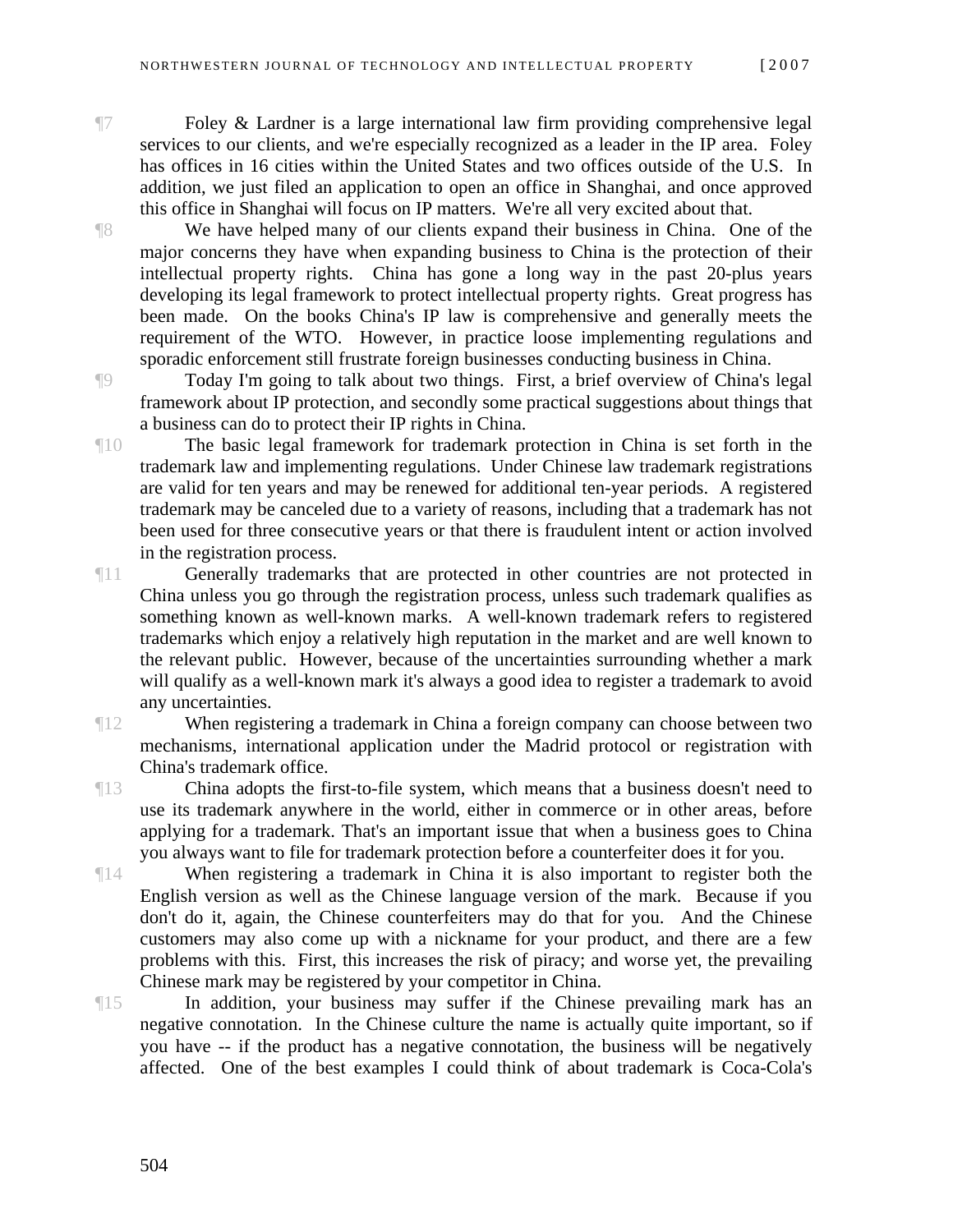Chinese trademark, which is "Ko Kou Ko Le." It means something that tastes good and makes you happy, and you don't get a drink much better than that.

¶16 Enforcement matters. I think the next panel is going to pay more close attention regarding enforcement issues. I just want to mention that enforcement has improved, as you may have known in the well-published case of Starbucks, which was a trademark case last year in Shanghai court.

¶17 The patent law and its implementing regulations govern the protection of inventions, utility models and designs. A U.S. company may choose between two mechanisms to apply for patents in China. It can do so through international registration through the Patent Cooperation Treaty. China should be designated as a country where protection is sought. This is generally a very expensive option unless a patent holder wants to apply for patents in multiple jurisdictions.

¶18 The second option is to apply with China's State Intellectual Property Office. Utility patents are generally good for 20 years, and utility model patents and design patents are generally good for ten years starting from the priority date.

¶19 Under Chinese law chemical and pharmaceutical products, as well as food, beverages and flavorings, are all patentable. The patentee must pay an annual fee to maintain the patent, otherwise the patent may be canceled. I think this is a feature that applies in many jurisdictions in the world.

¶20 Again, for patent protection, China adopts the first-to-file system. So if you want to file for patent protection in China, again, it's a good idea to start early.

¶21 Enforcement of IP rights, again, is getting better. And recently 3M won an enforcement case. From the government -- the government is also making efforts focusing on the training and certification program for patent officials and regulators.

¶22 The copyright law and its implementing rules protect literary works, fine art, engineering drawings, design drawings, graphic works, computer software and other works. Copyrighted works do not require registration with any governmental entity in order to obtain protection. However, it's generally a good idea for a copyright holder to register with China's National Copyright Administration to establish evidence of ownership; because if later there is an enforcement action, registration with the National Copyright Administration will save you a lot of trouble.

¶23 Again, enforcement efforts on copyright matters have grown in the past years in China. The government has started several national campaigns to crack down on copyright infringers. In 2005 one of the national campaigns, which is the Hawk action, resulted in nearly 6,000 counterfeiters being arrested.

¶24 Another piece of legislation which is relevant for IP protection is anti-unfair competition law. The law provides some protection for unregistered trademarks, trade dress, and trade secrets. I think the anti-unfair competition law is especially important for the protection of trade secrets. With respect to trade secrets, the law prohibits businesses from obtaining commercial secrets by unfair means. It also prevents businesses from disclosing, using or permitting others to use confidential information without authorization. It also plainly prohibits breaching confidentiality agreements.

¶25 Another thing I want to mention is that under the TRIPS agreement China is obligated to protect confidential information that was submitted to the governmental agencies for regulatory approval purposes.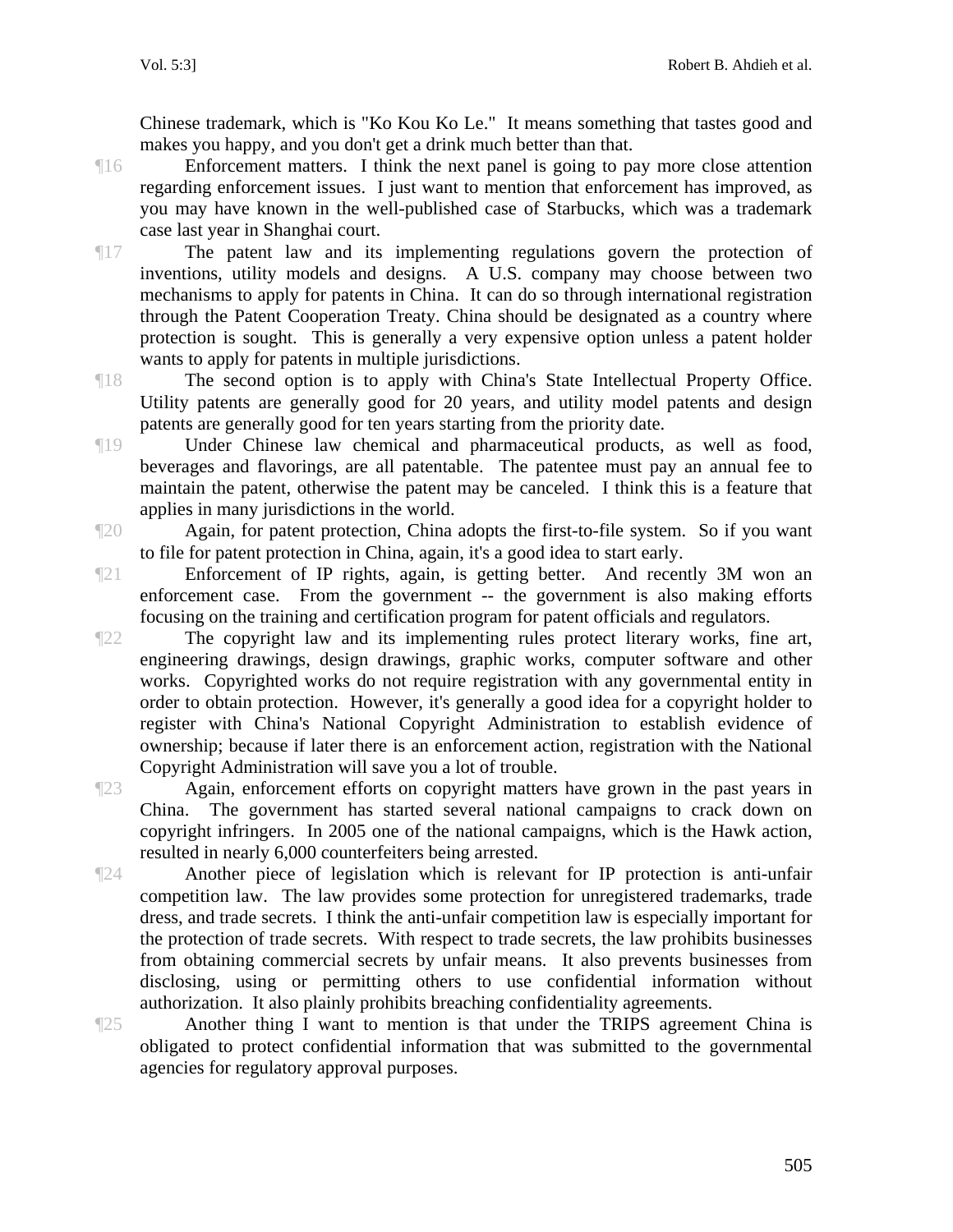The Once you obtain your IP protection in China, whether it is patents or trademarks or other things, you can register your IP rights with China's General Administration of Customs. Following such registration, a company may petition the Customs to seize and impound any suspected infringing goods. As a practical matter, we cannot expect the Customs office to pay close attention as to what products actually infringe on your IP rights, so such registration can't wait until after you find infringing goods because then you need to put up a bond to make sure that whatever you're asking the Customs to do is something worthwhile, and if somebody claims a damage against the Customs they can pay the other party from the bond that you put up.

¶27 In the next segment I'm going to talk about some practical measures to protect IP rights in China. In the United States in the real estate business we talk about location, location, location. In China it's relationship, relationship, relationship. There are two elements to this issue. One is relationship with your local business partner, and the second element is maintain a good relationship with the Chinese government.

¶28 First it's important to choose the right local partner. If a company does business in China, no matter what you do you're going to be doing business with your Chinese business partners and one needs to be careful about the partner selection. Do the homework and understand the people you're dealing with, which includes visiting their plants, talking to their customers and do some other due diligence. One can also get help from agencies about the Chinese business partner. For example, the U.S. Department of Commerce has a service providing background information on certain Chinese companies, and I think they charge a pretty reasonable fee for doing that.

¶29 It's also important to maintain a good relationship with the government. When you do business in China, a lot of the things will be approved by the government, and especially in some areas the government has the discretion to quickly approve your application or not act on your application for a while. So if you maintain a good relationship with the government it can ensure that your application gets processed quickly.

The other thing is when we talk about enforcement actions, if you want to file an -if you file a complaint with a governmental agency, the government has the discretion to allocate available resources to investigate your complaint. So it's always good to have the government on your side.

¶31 It's also important for a manufacturing company to control the production process. That can include a few things, including incorporating anti-counterfeiting elements into the product and production processes. It may also make sense to divide the production process among different units and source key components from different companies to prevent one manufacturer from having access to the complete product.

When we are talking about protecting trade secrets, employees frequently represent a stronger threat than your competitors because of the employee's access to confidential information. So for business which has an important goal of protecting confidential information and trade secrets, the company need to establish good policies and procedures about dealings with employees. For example, it may make sense under certain circumstances to require all employees to sign confidentiality agreements and to require key employees to sign noncompete agreements. Signing the agreements is not the end of the story, however. It's also important to educate the employees and it's important to translate the relevant agreements into the language that the employees understand.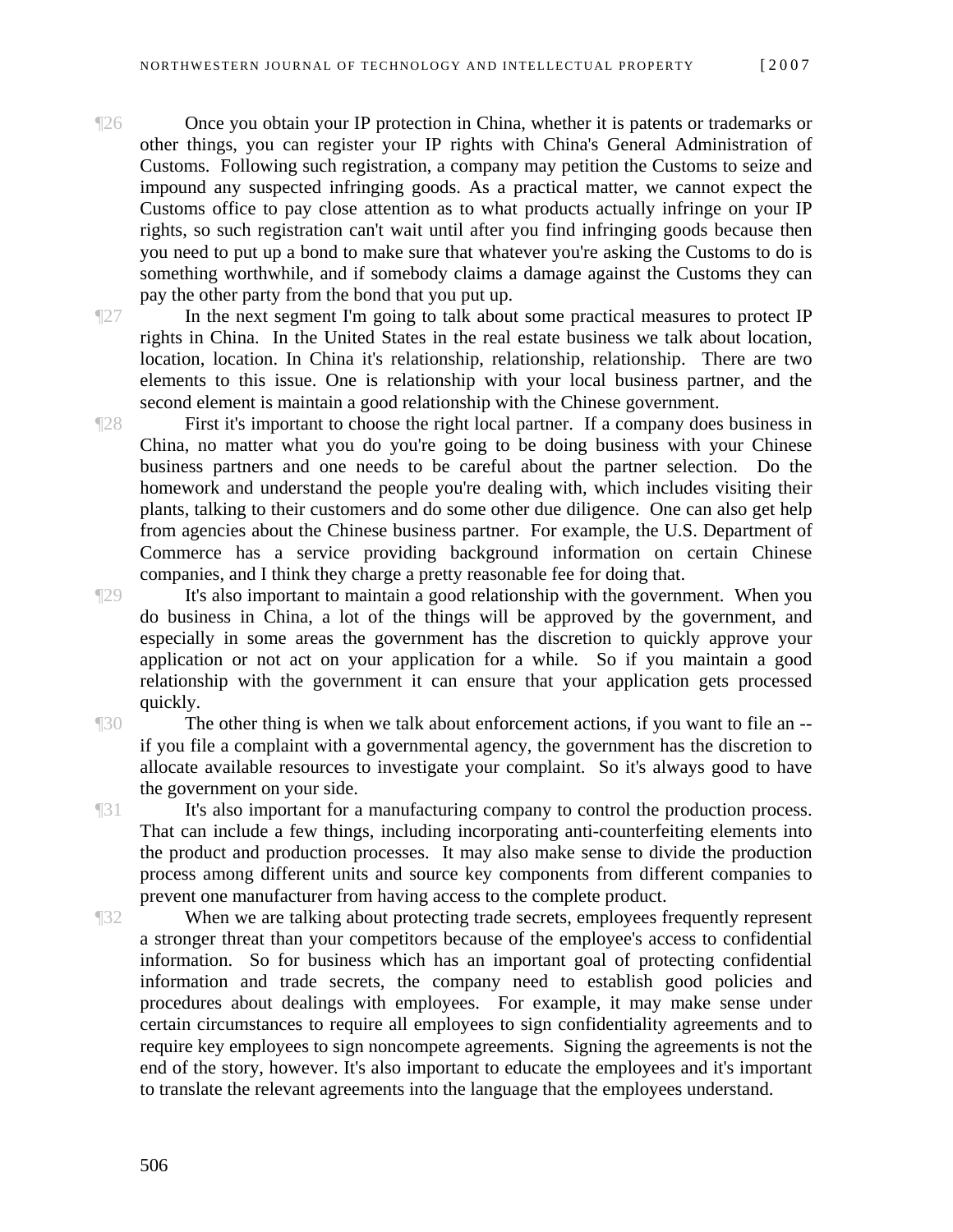¶33 Another matter that a company should think about is to control the information. For example, it may make sense to disseminate confidential information on a need-toknow basis, and it may also make sense to control the physical custody of the information.

¶34 Another element that should be considered is the separation of engineers who have knowledge about the production process and the salespeople who have access to customers because when these two groups of people get together sometimes a new competitor may emerge.

¶35 It's also important to protect -- to provide adequate protection in contracts. Again, for a manufacturing business it's important to retain ownership of tooling so that if unauthorized use is discovered the owner can retain tooling. It's also important to specify in the contract that the patent owner -- the IP owner has the right to continuously monitor and control IP rights. And once you have such a clause, it's important for the company to actually use the right of containing the -- all right. It looks like my time is up. But anyway, let me just finish the contract protection.

¶36 The other thing I want to mention is -- let me just finish the control and monitor IP rights. It is actually important to follow-up and actually do that, to visit the plant upon short notice. And the other thing is to obligate your Chinese business partners to help you to protect your IP rights through contractual relationships.

¶37 The last thing I just want to really quickly mention about technology transfer. You cannot freely transfer technology into or out of China. There are certain regulations which restrict what a foreign company can do, so one needs to consult the relevant regulations before transferring technology into or out of China.

¶38 Thank you.

¶39 (Applause.)

¶40 MR. AHDIEH: Good afternoon. Thank you to the organizers for having me here. I am especially grateful to them for their kindness in inviting someone who does not teach intellectual property. I hope you all forgive me for whatever impact that has on my presentation. I've also already apologized to my fellow panelists for not having a Power Point. As I say, I'm not sufficiently technological advanced, also relevant to the Journal, to get it right often enough. So whether I lose the Power Point or send the wrong one, I don't have one for you today.

¶41 What I want to do is, like a number of the presentations we've had already today, divide up my remarks into two parts. First I want to say a few words about the status of IP protection or IP issues in Russia today, again not being an expert in IP per se, though working in international trade I'll use as my preference point the issue of Russia's accession to the WTO. I just want to spend a couple minutes, and then I want to spend the balance of my time sort of again taking a slightly different angle and talking about the question of contract enforcement in emerging markets, including BRIC countries, and thinking about whether there might be an alternative regime or approach to contract enforcement, contracts being my area of expertise. That might be sort of more effective than what we tend to use now.

¶42 So first a little about Russia and IPR.

¶43 Russia has been seeking admission to the WTO now for almost 15 years. One of the longest sort of periods of time that a country has spent trying to join the WTO. IPR, intellectual property rights, are considered to be one of the two main obstacles to Russia's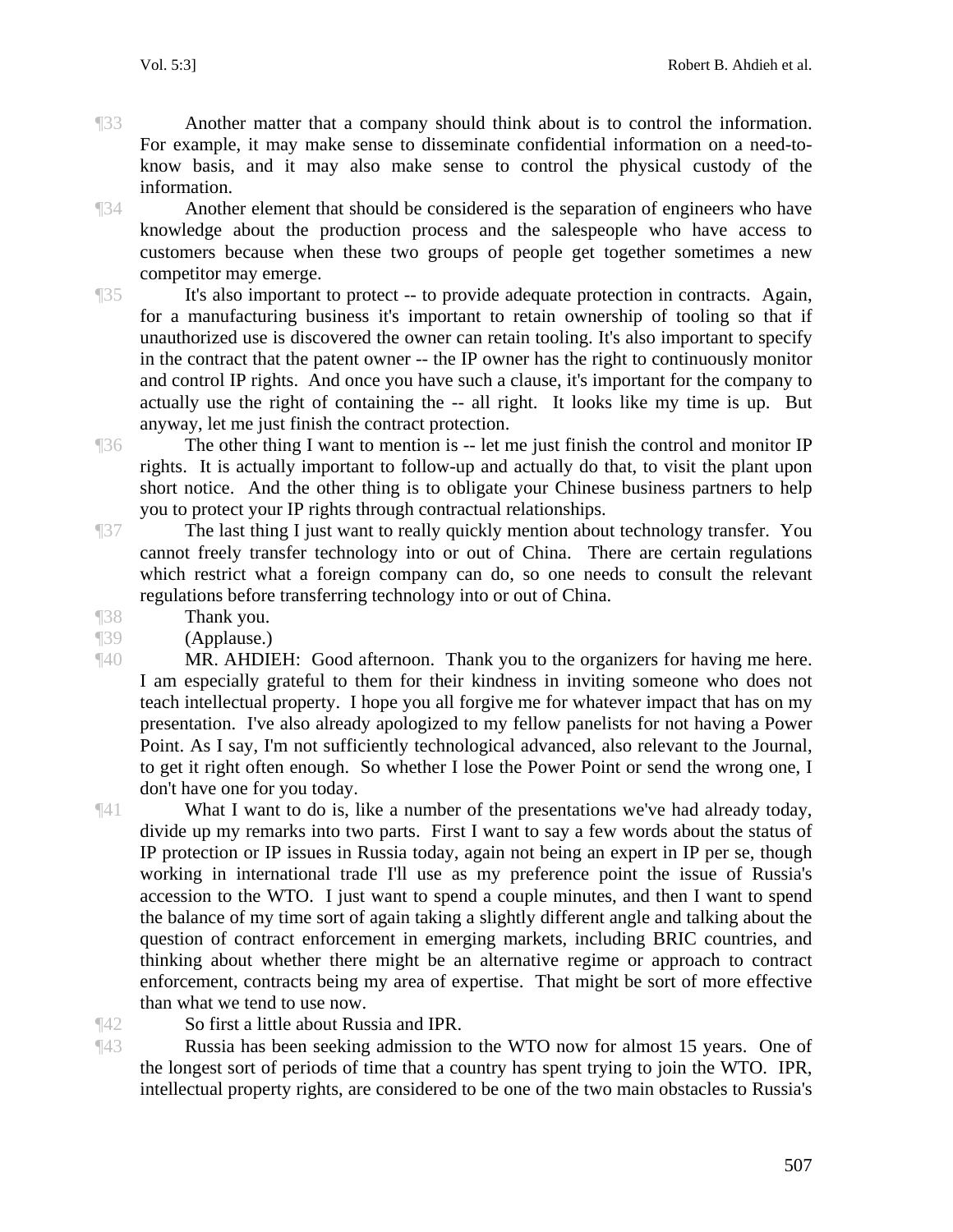membership in the WTO, the other being agricultural protections. To date the only major economy that has reached agreement with Russia on a bilateral market access agreement is, in fact, the United States. No other country has done so to date.

¶44 The International Intellectual Property Alliance has estimated that Russian piracy of IP costs U.S. industries \$1.7 billion in 2005 alone, and the estimate is \$6.5 billion over the last five years.

¶45 Interestingly Russia, this is not primarily, but the general view is that it's not primarily an issue of the legal regime. You'll see discussions about the question of reform to the trademark, copyright or patent regime, but they tend to be sort of surrogates for really what everyone wants to talk about, which is the issue of lack of enforcement. It's clear that in the area of enforcement big changes are needed in Russia. Among those, lack of transparency in the enforcement regime, the relative fragmentation or sort of poor construction, or poor organization you might say, of the federal bureaucracy responsible for intellectual property rights, role of organized crime unfortunately has become increasingly important, and courts that are very oriented towards the concrete and the specific in many cases in enforcement cases rather than trying to understand the dynamic of what is going on. That oftentimes will include a preference or a desire to favor physical or natural persons over corporate entities in IPR enforcement.

¶46 Some of the area in which we see problems in Russia, optical disc production, so CDs, DVDs, whatnot, internet piracy. All of MP3.com. You may be aware that that's where all these students buy or they don't, where some people go and buy their MP3s. And retail sale, quite vibrant. When you go to Moscow there is a vibrant sale of pirated goods on the streets and in the markets.

¶47 If anything, on these issues it is getting worse. Perhaps indicative of this there is now a proposal on the table to adopt sort of a long-awaited part four of the Russian civil code, which is the IP provision. It has been on hold in large part because when the civil code was first revived, now some 15 years ago, more than 15 years ago, the standards of IP were very different. They were more Soviet-oriented standards. In essence that same draft from 15 years ago is now being seriously considered for adoption and there are various concerns of what that will mean.

¶48 What's going on with enforcement in Russia? Why are we seeing these enforcement problems? A range of things might be contributing. Lack of political will to engage and sort of address the issue of enforcement. Some sense of confidence that they can only keep us out of the WTO so long, that eventually they're going to let us in so we're just going to hold out. Some sense of pride, growing pride in sort of this is the Russian way. Basic incompetence of the enforcement structures to some extent. There clearly are sort of dimensions of Soviet think still in the notions of intellectual property that are there. And perhaps more importantly, they're really rich right now. With the price of oil remaining high they can afford not to spend much time worrying about the demands of the United States and other developed countries.

¶49 A final thing that sort of has been a breakpoint or sort of a point of resistance in these negotiations is the resistance of Russia to the effort of its WTO counterparts to insist on greater specificity and greater detail in the enumeration of its enforcement obligation. In essence, the proposed terms for Russia's accession are dramatically more detailed in terms of IPR enforcement. Russia sees that as being sort of a WTO demand that Russia conforms to standards that no one else has had to. The response that has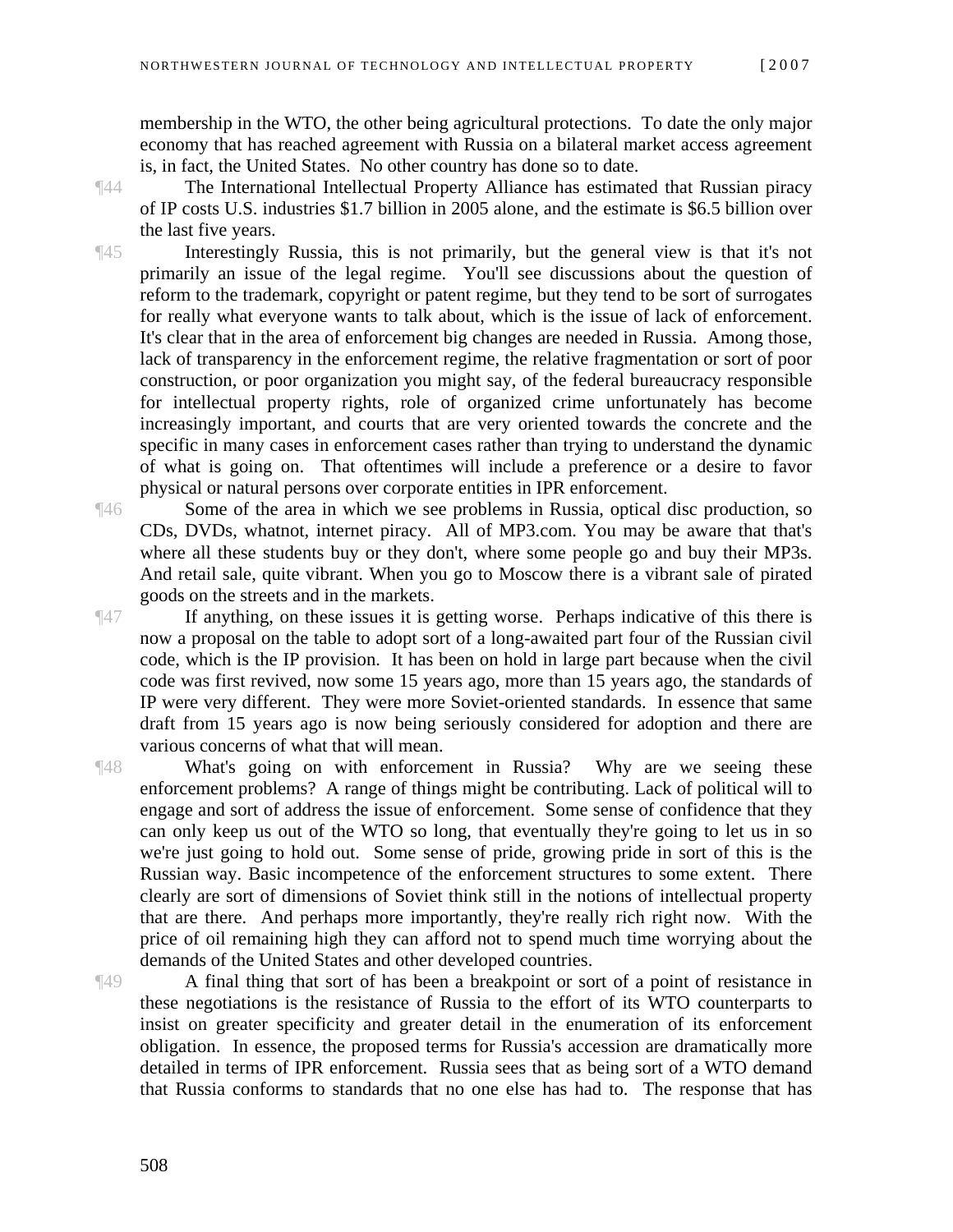generally been given is that sort of we are -- the standards are not different, we're just realizing that their effective articulation requires more detailed enumeration. So that's a fight that is going on.

¶50 It is clear that in the last couple of years there has been some uptick in the amount of -- what I would call the amount of enforcement activity going on, but to date we haven't seen much by way of result. So there is lots more prosecutions being initiated but not many more convictions being won.

¶51 So that's just a little bit about where Russia stands in terms of intellectual property enforcement.

¶52 So what about this idea of self -- a new way to approach contract enforcement in the BRICs and other emerging markets? I want to sort of spend the remainder of my time talking about the notion of self-enforcing contracts and whether we can develop some notion of self-enforcing contracts that might be useful or applicable to emerging market economies.

¶53 What does it mean to talk about self-enforcing contracts? First, what it doesn't mean. It does not mean, you know, some deus ex machina concept that the contract enforces itself in some magical fashion. What we're talking about is some notion that sort of there are structures in place and institutions in place that facilitate, encourage contract compliance without the availability, even in the absence of formal mechanisms of enforcement or control.

¶54 I think a useful place to begin sort of an analysis of this is an economist's sort of characterization of what they generally will term self-enforcing agreements as those which induce voluntary compliance. That's good work of economists, to say "What's a self-enforcing agreement?" Those that induce voluntary compliance. What does that mean?

¶55 Only slightly more elaborately, Lester Telser describes such agreements as selfenforcing where the expected gains from adherence exceed the current gain from violation. So the expected gain from adherence exceeds the current gain from violation.

¶56 So what would be involved to create such a self-enforcing contract regime. I want to look to three sources. I'll identify them and then see what they might point to in terms of the elements of a self-enforcing contract regime. The three sources. First, the work of Bernie Black and Reinier Kraakman; second, an article by Bob Scott; and third, the work of Thomas Schelling, recent Nobel laureate.

¶57 So the first proposal by Bernie Black and Kraakman, actually which they drafted by way of a -- as a proposal to Russia and one that Russia ultimately adopted, of a selfenforcing corporate law regime. Self-enforcing corporate law regime. In essence this regime offered parties to the web of corporate contracts the means to protect their interests. The notion was that they wanted to harvest the incentives of the relevant players, parties to these corporate contracts, to facilitate enforcement even in the absence of formal mechanisms of public enforcement or even private enforcement.

¶58 There were three characteristics that Black and Kraakman identified. The first is a strong process orientation. Very little orientation to define the substantive standards of corporate law. You know, you can't do this or you must do this. Instead, a process orientation that says you can do whatever you want but you've got to go through certain procedural steps in order to do this. So first, process orientation.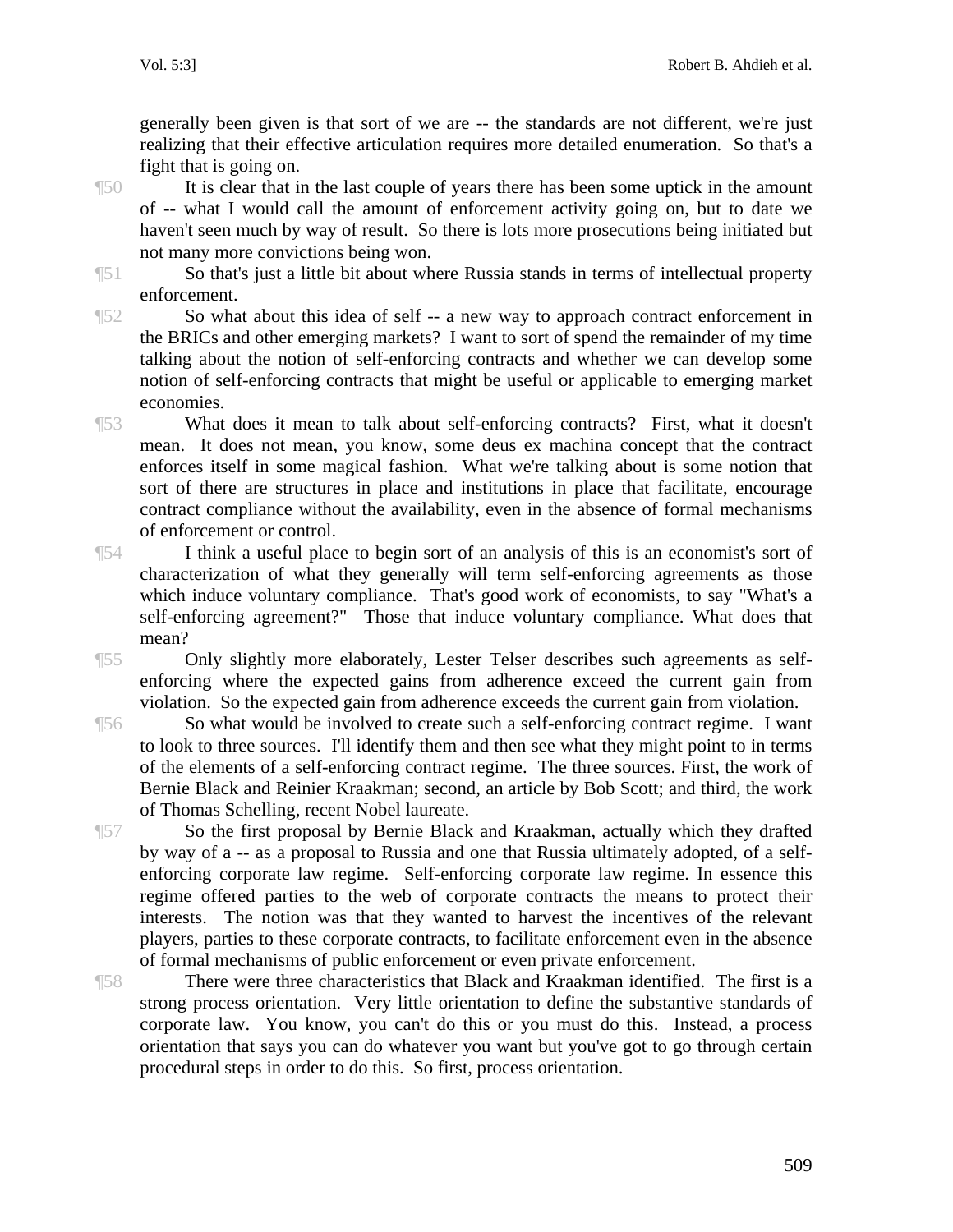- ¶59 Second, bright line and simple rules. Bright line and simple rules, and particularly bright line and simple rules that are sort of tailored to or specifically directed to the relevant jurisdiction in the emerging market that they're being applied to. And third, the third element of their self-enforcing model talks about severe sanctions, and I mean what you'd describe as draconian sanctions for noncompliance with the relevant procedural applications. This is the first element, Black and Kraakman's self-enforcing corporate law regime.
- ¶60 The second rather distinct angle from which I think we might think about selfenforcing contract regimes for the BRICs and for other emerging markets comes from Bob Scott, Professor Bob Scott. Bob Scott a couple years ago, I think 2003, publishes an article, I think in the Columbia Law Review, in which he sort of suggests that a broader universe of agreements may in fact be susceptible to self-enforcement. To get to that result he points to sort of recent experimental evidence that suggests that approximately half of all contracting parties have some affirmative preference for what they term reciprocity or fairness in contract. So half of contracting parties were anxious or valued in their contracting some dimension of reciprocity or fairness.
- ¶61 The relevant experimental data that you may be familiar with is this ultimatum game idea that I have \$100 and I have to offer some portion of that to you. If you accept what I offer you, you get what I offer you and I get what I kept. Right? And if you reject it, neither of us get anything. In that dynamic, the rational behavior is to accept whatever I offer. So if I offer you one dollar, or one cent for that matter, the rational behavior is for you to accept it. In fact, there is a number, and it varies in the studies from 19 percent to about 23 percent. When it falls below that number, so that would be \$19 to \$23, almost everyone rejects the offer. So completely irrational behavior. And Scott relies on this to suggest that what these people are looking for is a fair deal, or some kind of reciprocity. When they get that, they contract. And when they won't, they don't, they don't agree with it. So that's the piece that comes from Bob Scott.
- ¶62 Thomas Schelling, finally, whose work is of great interest to me, sort of doesn't directly talk about enforcement, or self-enforcement for that matter, but he does talk about the question of how do you reach agreements or how do we create agreements in which deviation or sort of -- yeah, deviation from the agreement is undesirable, is not desired by the parties. The notion -- his notion is one of coordination. How do we create coordination in the contract and behavior of parties. How do we get to situations in which -- and this is his language. Situations in which the party's dominant incentive is to coordinate their actions. Their dominant incentive is to coordinate their actions.
- ¶63 So how might we put these elements together into a self-enforcing regime of contract law for emerging markets? Two major elements, and then three smaller ones, and I'll see where I get to in terms of the smaller ones.
- ¶64 The two big ones. The first is the question of internalizing the mechanisms of enforcement to the parties. How do we internalize the enforcement process to the parties themselves? In order for a contract regime to be in fact self-enforcing there has got to be some such internalization.

¶65 As Black and Kraakman describe it, self-enforcement rests with the direct participants in the transaction. So you and I enter into a contract, and self-enforce it means somehow between us we are effectively enforcing the contract. In contract versus corporate law this is harder to imagine, it is harder to come up with because in corporate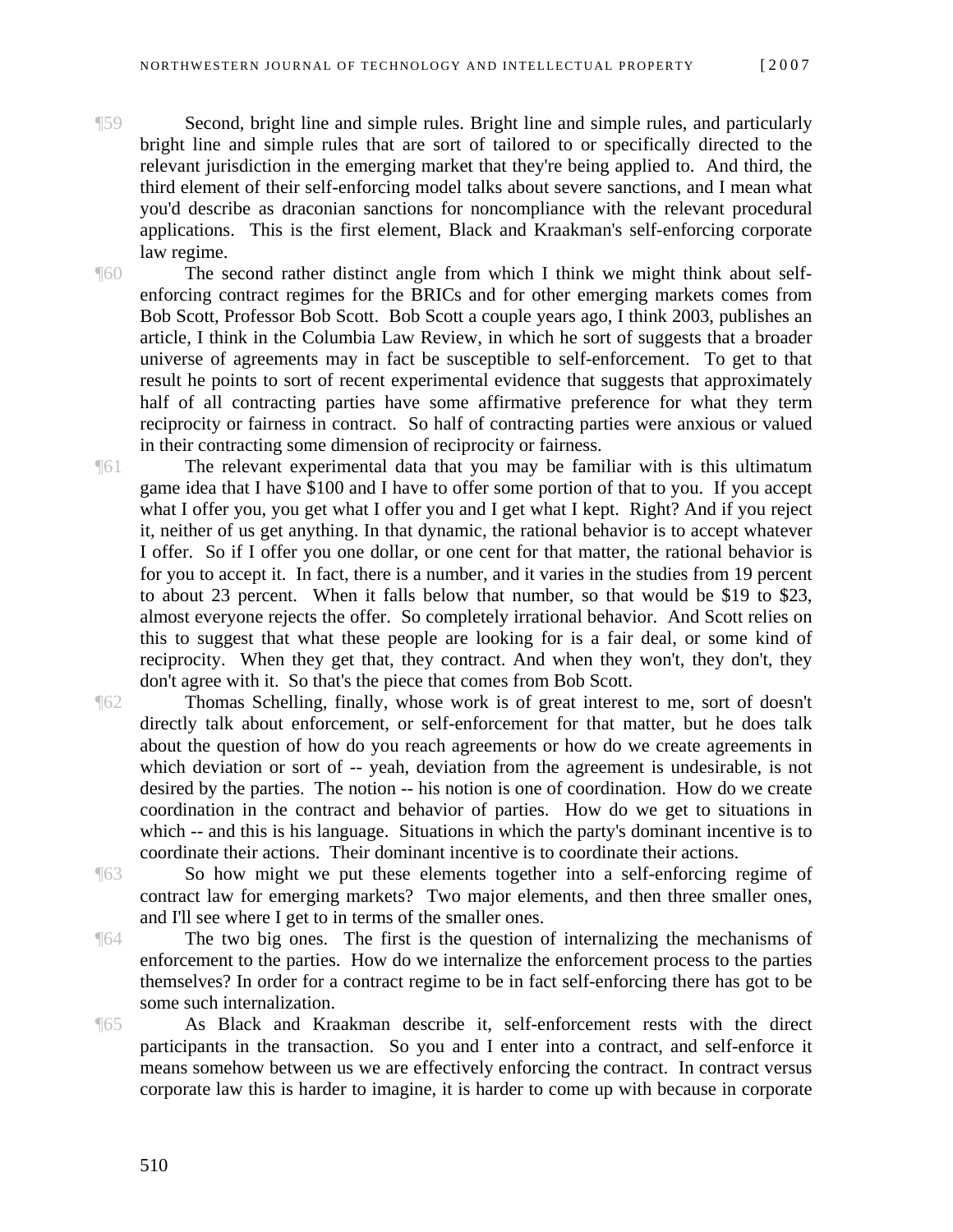law there is the web of contract, whereas in ordinary contracts there is not necessarily any such web, it is a contract between you and I.

¶66 Something similar might be achieved, however, if we were to internalize a broader collection of parties into the relevant agreement. Thus, we might imagine that sort of a self-enforcing contract regime in an emerging market might draw additional parties into the relationship. So, for example, you might require cosigners. You might say the contract in certain circumstances actually requires cosigners, and in that, then, we're expanding the circle of contracting parties.

¶67 We might also sort of think about other parties that might be incorporated. Insurers, for example. Bringing in insurers into the contract would sort of be another set of parties that would facilitate internalization and play a part in this.

¶68 Even though lawyers, although as lawyers we don't like the idea, even lawyers might be dragged into the mess by essentially sort of requiring lawyers, as we do in securities transactions, to in some sense represent the enforceability of the contract.

¶69 Second element, and then I'll stop there because of time, how do we, in essence, build reciprocity or coordination, the element we get from Bob Scott and Tom Schelling, into the agreement.

¶70 Schelling talks about the idea that if you want parties to effectively coordinate, he uses the example of a treasure map or a gun. He says with a treasure map you rip the map in half, I keep one half and you keep the other half. With the gun, I've got the gun and you've got the bullets. In essence, we are forced to coordinate in those situations.

¶71 How would that translate into a contract regime in emerging markets? Posting of bonds or other forms of collateral. In the extreme case we might actually require such bonds, but if we were to do something of this sort we would in a sense intertwine the parties' interests in this way.

¶72 Other forms of, again, what economists of this sort talk about, this term hostage taking, might also be done, other situations in which we create some tit for tat relationship between the parties. We might also find a way for tax regimes to encourage repeat contracting, so in essence favor joint ventures of a sort that would in essence create the repeat contracting situation in which reciprocity becomes more important.

¶73 So these are a few examples of things you might do and think about in trying to address the fact that sort of no matter how strong the IP regime or other rules are in emerging markets, in the absence of strong formal enforcement mechanisms, or strong formal institutions, some kind of self-enforcement will be necessary.

¶74 Thank you.

¶75 (Applause.)

¶76 MS. RAGAVAN: Thank you very much.

¶77 I'm glad you can all see me, I have that problem wherever I go.

¶78 Thank you very much for the opportunity. Unlike Bob, I do not teach international trade, I teach intellectual property, but I write in international trade. So that tells you about American academics, we do not teach things we know. That's some cause for you to rejoice.

¶79 My presentation is India as a BRIC. India 1.0 was launched and signified the beginning of a unified country in 1947. The current Prime Minister, Dr. Manmohan Singh, when he was the finance minister launched India 2.0 by liberalizing the economy. India 3.0 has just begin. With the end of 2005 India entered its 3.0 phase, which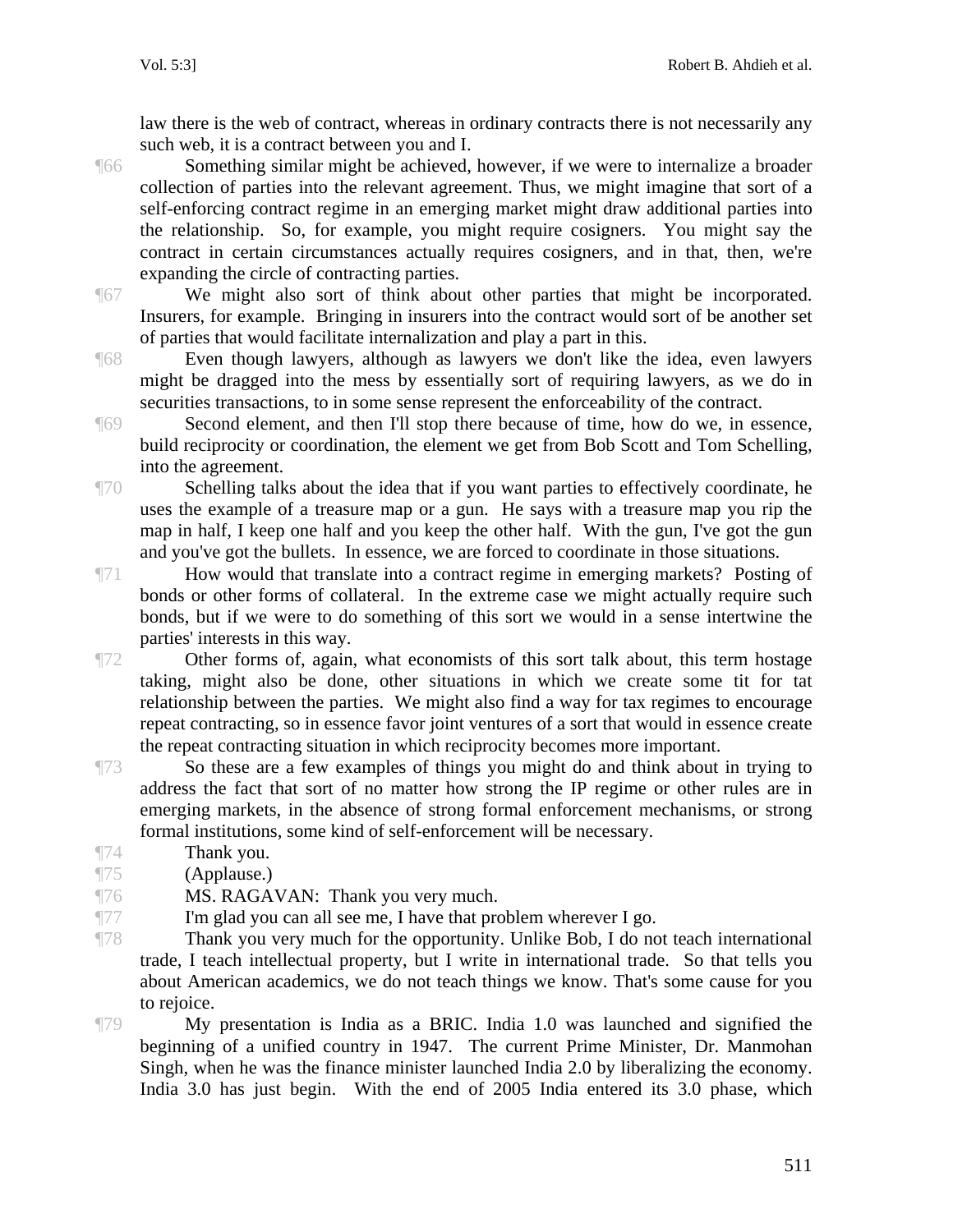basically requires the country -- India itself showed an interest to enter the next level. Basically it determined that it had achieved a certain level of self-sustenance and launched into a 3.0 phase which required the country to comply with international obligations.

¶80 Now, post the 3.0 phase we see India amending several of its laws. FERA became FEMA, Foreign Exchange Regulation changed to Foreign Exchange Management statute. Import and export statutes were amended, and so was the IP laws.

¶81 The most controversial of all of these is the amendment to the intellectual property law, particularly the Indian Patents Act of 1970. Before we talk about why it's controversial, I do want to give you a brief background of what the Indian Patents Act of 1970 is. The Indian Patents Act of 1970 was a completely conscious effort to do what it did. Most of us here, most Westerners if I can safely use that expression, like to think that what it did was an allowance to copying, and that's not true. What it did was to promote only process innovation, and that's what the Indian Patents Act of 1970 did. It promoted process innovation and to that extent stopped what we call as product innovation.

¶82 And I'll tell you the difference between each these, but before that I just want to say that India itself decided to embrace, when it did away with the process patent regime because of what we all the Ayyangar Committee. The Ayyangar Committee was set up in the end of the 1950s because India launched the Russian model of five-year plans. It took stock of how the country was going. At the end of every five years India to decided how the country was progressing.

¶83 The initial phase of the first five-year plans showed (a) that the income from industries was very low, only 6.6 percent of gross national income came from industries. There was high poverty level, there was also low industrial employment, and a high rate of mortality from epidemic diseases, coupled with all of this was high priced drugs. So considering all of this, India felt that one of the best ways to safeguard its productivity, and at that point it thought labor was its main factor of productivity, was to have a healthy population. And to have a healthy population it decided it had to stop importing drugs. Over 95 percent of drugs at that point in time at the end -- at the beginning of the first five-year plan over 95 percent of drugs was being imported, and India felt, you know what, we have to begin local production. And for the first time India decided to amend its patent legislation and launch the Indian Patents Act, or it created the Indian Patents Act of 1970.

¶84 Now, the patent act did pay off. What the Indian Patents Act of 1970 does it has - it embraced what is called as the process patent regime for food and for pharmaceutical innovation. Food, pharmaceuticals and chemicals, actually, innovation. What it tells us, unlike in the United States if you invent this pen, the pen is never subject to a patent. What is patented is the method of making a pen. So it leads to more competition, it leads to other people innovating on the methods of making the same product, and that's how it launched the generic drug industry.

¶85 Today the generic drug industry stands as one of the success stories of India, and it has catered to the Indian constitutional objective. 70 percent of India's 1 billion people do get access to medication, and medication in India is dirt cheap. I do see some Indian faces, and I can vouch for the fact that medication in India is available, accessible, even to the poor people. The question is did India want it? India wanted it and got it.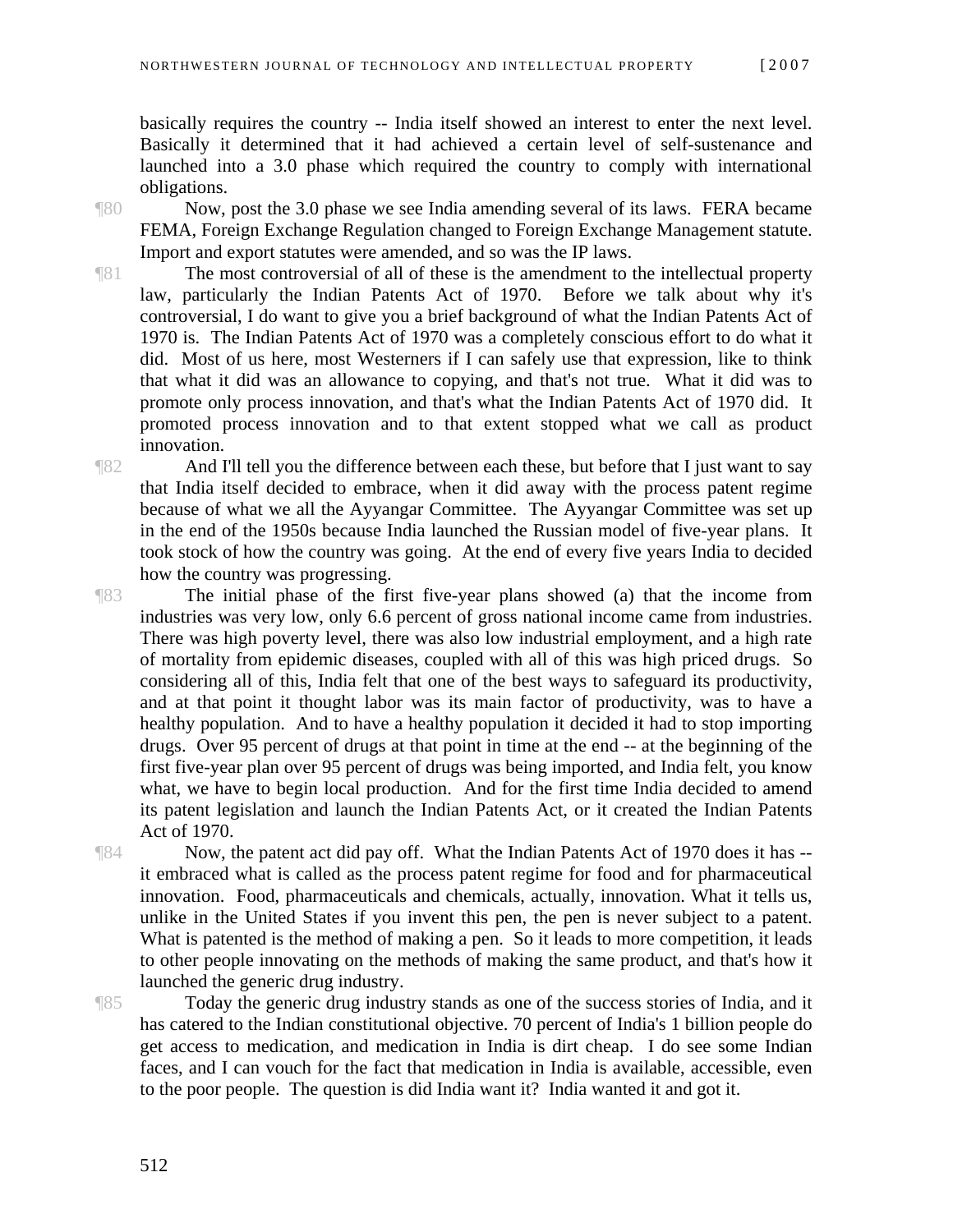¶86 Now, at the end of 2005, as I told you, India went to the next phase which required it to comply with its international obligation, and with that came the product patent amendment. India became a member of the WTO and with that it had to sign on to the requirements of the TRIPS agreement and it embraced what is called as a product patent agreement.

¶87 The current Indian statute, the Indian Patents Act of 1970 as amended three times, 1999, 2002, and 2005, now incorporates a product patent regime and fully, I believe, complies with TRIPS. It includes the current Article 31 BIS of the TRIPS agreement, as amended in the Hong Kong declaration or as declared in the Hong Kong declaration.

¶88 The biggest controversy -- I just want to tell you what's happening in India, though. The biggest controversy remains, though, Section 3 of the Indian Patents Act. Section 3 of the Indian Patents Act outlines some of the exclusions to patentability, and it basically excludes new methods or new uses for known chemicals. Salts, esters, isomers, et cetera, of known chemicals are excluded form patentability unless, of course, they differ significantly in property or show increased efficiency. So that's where we stand as far as India itself is concerned.

¶89 The outstanding question for India today is basically balancing trade with welfare. This is something the very first panelist dealt with today, Professor Yueh, I believe, from University of Oxford, and she talked about how on the one hand TRIPS will increase income inequality while on the other hand it could, it could is probably the right word, increase foreign investments as well. That's the balance between trade and welfare. India has about 300 million people, and that's equal to the population of United States, below the poverty level. We are talking 1 billion people, 300 million below the poverty level. Except for 100 million, the rest of them form what we call the middle class and they cannot necessarily afford branded pharmaceuticals.

¶90 Now, if you're talking about a BRIC, a developing BRIC economy in India, then the biggest question is is trade so exclusive that we exclude 900 million people out of that whole rat race? And that's the biggest question countries like India are facing, especially considering that trickle-down is not a model that is happening. Yes, there is more FDI. Yes, the rich are becoming richer. But don't we have a constitution, doesn't it mandate that we help the poor cross the poverty line?

¶91 Now, considering these questions countries like India basically look at how a developing country like India can enable access to low-cost medication. As I told you, India continues to believe that good health, right to good life and right to life, which is a fundamental right guaranteed under the constitution, also includes right to good health. And India firmly believes, constitutionally mandated that the government should try as much as possible to guarantee a right to good health. So then the question is how do you ensure low-cost access to medication.

¶92 Now, looking at it from an economic perspective low-cost access to medication is important because labor is one of the biggest factors of productivity in the country. So the more people get sick, the more your economy is going to come down. And it is important for a country like India to ensure that there is no public health crisis.

¶93 We saw that in South Africa. The more people got infected with AIDS, the more able-bodied people succumbed to the disease, the more the medical insurance cost rose, the less industrial production, and it was a vicious cycle. And that's precisely what a country like India has to avoid at this point in time.

513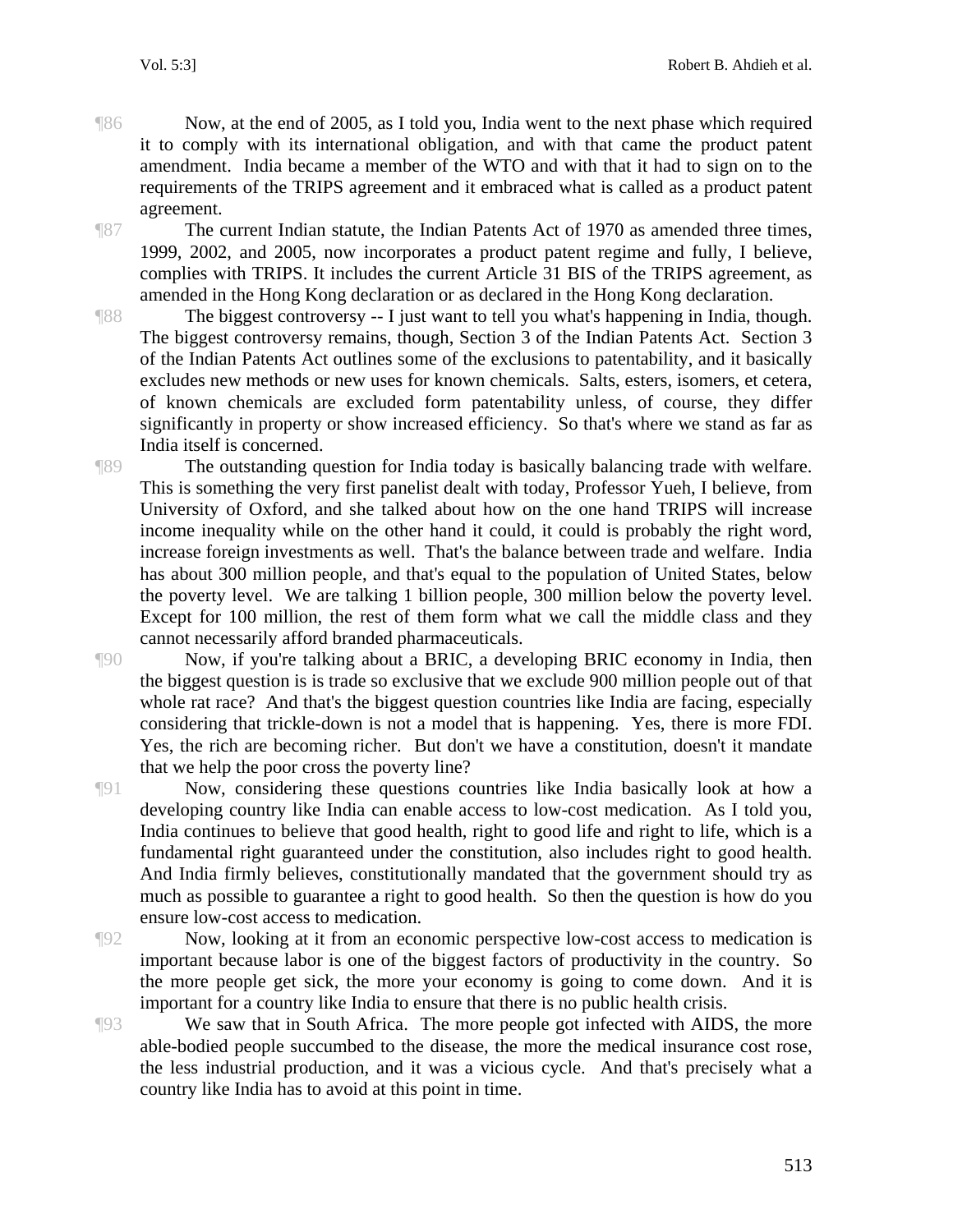¶94 The second, of course, goes back to promoting its generic drug industry. Having nurtured the generic drug industry, India now wants to promote it. The generic drug industry does lead to process innovation. While some people do not believe that's innovation enough, that's not the question. Does it have some innovation? Yes, it has some innovation. Does it have some value? Yes, it has some value. Some of these industries want to move on and compete with product patents, some of these want to cater to the generic market level. So India does want to promote some of these as well.

¶95 Now, in a product -- and so I want to confine my discussion with the access to drug question. Here I have one major theme that I want to talk about. The myth that seems to generally prevail is that in a product patent regime all people, including poor people, have to basically only afford high-cost branded drugs. Well, that need not necessarily be true. And I would like to float price control as a possible solution. In doing so, I do want to highlight, in reality, even rich countries like the United States allow for low-cost drugs for its poor people.

¶96 At this point I want to highlight some of the things that happened in the United States, and possibly even in the United Kingdom, to show how even rich countries seem to enable low-cost medication for its poor people.

¶97 This was right just around the time September 11 happened and states were having a big financial crunch, they had a budget crunch. Maine was the first state in the United States which floated what is called as the Fair Pricing of Prescription Drugs Act of 2000. In doing so, Maine floated what is called as the RX Plus program for pricing and profits. What the RX Plus program did is basically mandated manufacturers to discount prices. You either discount the prices or it created what is called as the prior authorization requirements. The procedural burdens of the prior authorization requirements were so high, in fact, it was so humongous, that manufacturers would automatically go ahead and discount the prices of drugs, what we call as indirect price control.

¶98 PhRMA, of course, argued that it violated the common cause by affecting our state commerce. The First Circuit basically did not agree with PhRMA.

- ¶99 Florida imitated the program, and Florida has what is called a preferred list. If you want to be on the preferred list, which is a list from which the pharmacists will dispense medication, you basically have to slash down the cost of drugs. PhRMA again argued; Eleventh Circuit disagreed.
- ¶100 Then comes the biggest question, which is the Michigan program. In trying to imitate Maine and Florida, Michigan came up with what is called as the best practices initiative, and in doing so set a common low common denominator for all drug prices. Basically this is what we pay, you either give us the price or don't give us the price.
- ¶101 Now, what Michigan did, though, if a manufacturer refused to give that price, to reduce the cost of its drugs, manufacturers could avoid the prior authorization requirement by (a) matching the lowest drug in that class, or (b) reducing the price of a non-Medicaid drug.
- ¶102 I mean, if this is not price control, then I surely do not know what else is price control. Manufacturers can avoid a prior authorization requirement by reducing the price of a non-Medicaid drug.
- ¶103 PhRMA challenged the authority of the Secretary of Health and Human Services to approve the plan. Again, PhRMA did not succeed.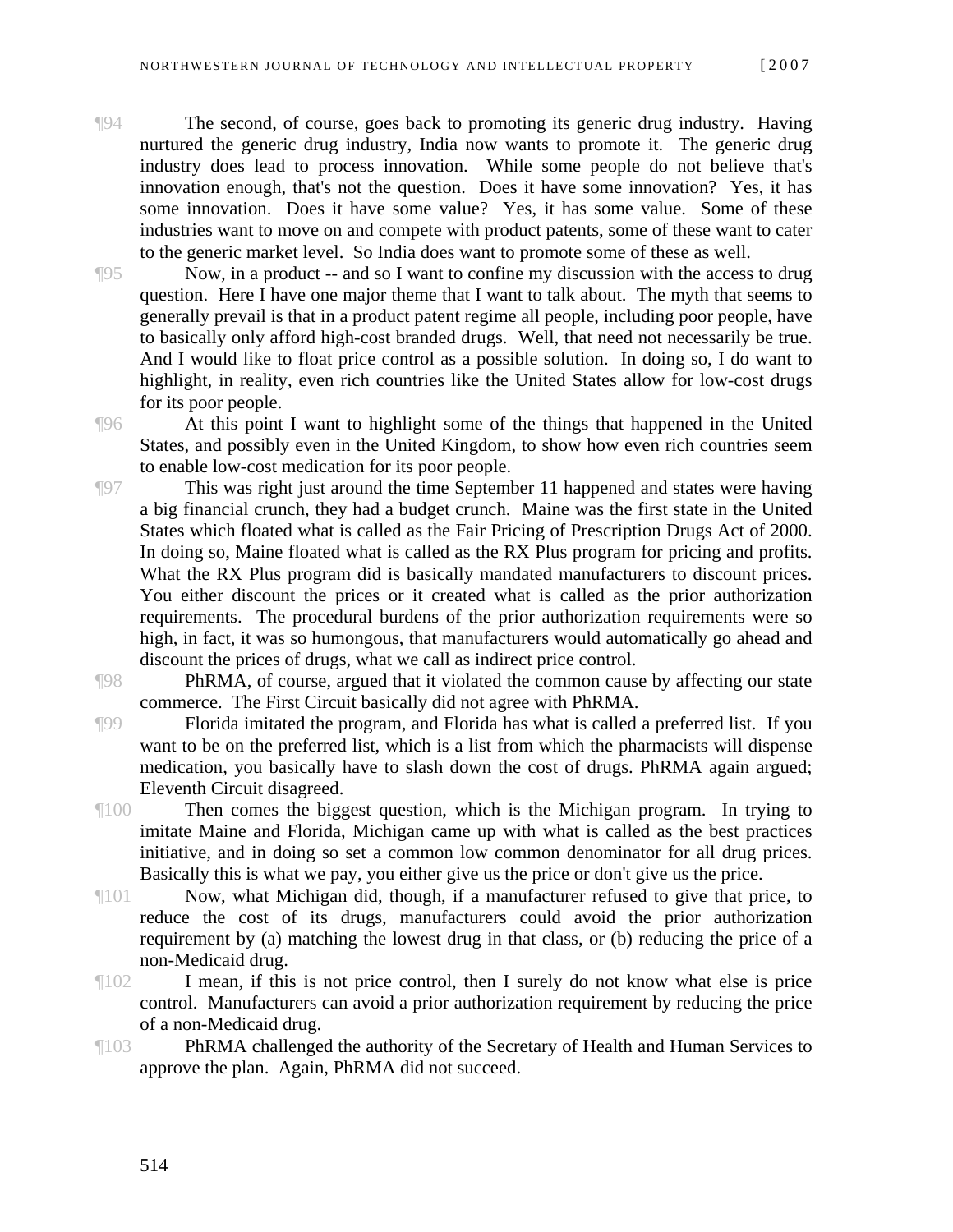- ¶104 Vermont imitated the program and saved more than \$1.6 million in three months. Again, PhRMA contended; the district court rejected.
- ¶105 I'm not going to go into the contentions of PhRMA because time is of the essence and I am trying to concentrate on the BRIC itself, in this case India.
- ¶106 But the Court of Appeals for the D.C. Circuit upheld PhRMA's argument basically holding that barring Congressional approval the Social Security Act does not include manufacturer's rebates as part of the state expenditure. At this point PhRMA threatened to go back and reinitiate its suit in Maine, and because of the conflict between the various circuits the Supreme Court took up the case.
- ¶107 On cert the Supreme Court in 2003 held that the Maine program was not preempted by the federal Medicaid statute and the commerce clause. Justice Thomas, of all people, you will be surprised, posits that the state governments' attempt is an essential if not commendable delicate balance.
- ¶108 Well, what do they think India and China were doing all these days? Justice Thomas basically says it's a commendable delicate balance between competing interest. Of course, the Court of Appeal for the Fourth Circuit had noted in appreciation of the balancing measures when people whose income fall outside the Medicaid eligibility are unable to purchase necessary medication their conditions worsen and therefore it's important to reduce prices.
- ¶109 Now, the Federal Circuit is also going to look at the D.C. prescription drug pricing act and it is going to look at whether -- I'm sorry. I got distracted because of the time.
- ¶110 With this I just want to highlight the United Kingdom also follows something very similar. It does price control and it controls the prices very delicately.
- ¶111 Now, what lesson does this hold for a country like India?
- ¶112 Can I take like a minute or so?
- ¶113 What lesson does this hold for a country like India? Basically the signing of the TRIPS agreement does not diminish the sovereign rights of nations. The people of India have a constitutional right and it is important to safeguard those rights.
- ¶114 A couple of things that India can do is (a) revive the drug price control order. It was present under the 1970 Patents Act. Revive the drug price control order for patented product. TRIPS has no specific provision against price control. Doha, read with Article 7 and 8, would allow price control as a means to balance rights and obligations of nations. Use the flexibility in TRIPS to the maximum. Broad definition and interpretation of what amounts to public interest. If the public interest could affect even a small section of society, be aware that a potential public interest issue can be prevented by using one of the Doha exceptions.
- ¶115 What I call as patent hangover. At the time of prosecution -- huge issue now in India. Novartis is taking the government of India to court. It is now in the general high court. It's a huge issue. Because Novartis feels its drug Glivec was approved by the European Union and the United States and therefore India has to approve -- India has to deem that drug as patentable. The director of the Chennai patent office said, "Un-uh. It's not patentable. I find it too obvious." And obviously Novartis is not happy with it.
- ¶116 And that's exactly what India has to do. It has to aggressively challenge and review based on local requirements. And just because the United States -- we know how efficient the USPTO is, nothing against it. Just because the USPTO approves it does not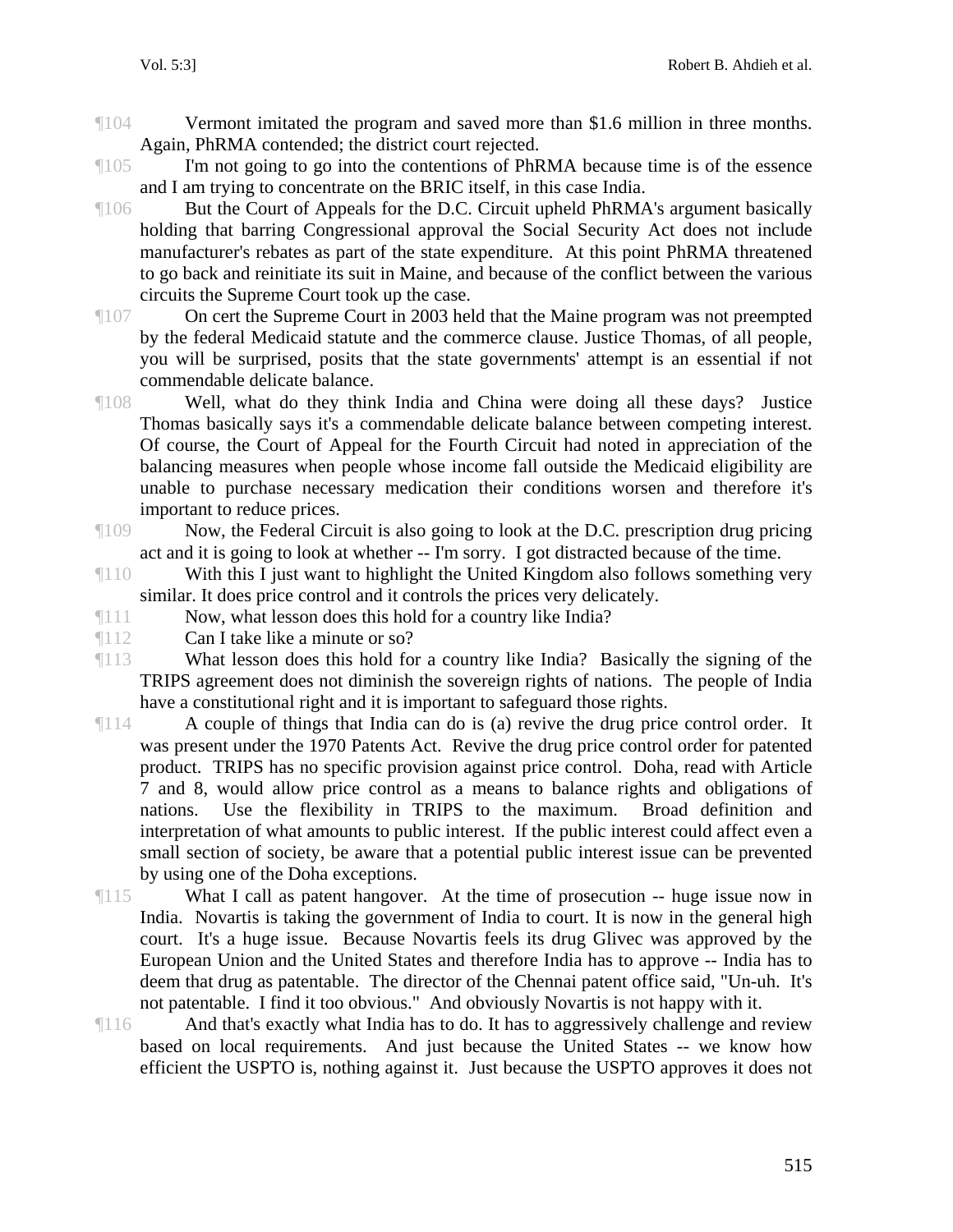necessarily mean that the patent office abroad should basically take the same stance with respect to obviousness.

- ¶117 Developing nations have to make a conscious choice of the boundaries of patentability. What are the boundaries the non-obviousness? Well, we have good claim drafting mechanisms, that's the procedure, and use sophisticated claim drafting techniques to ensure or fine-tune whether we want minor innovations to be patented or whether we do not want to allow minor innovations to be patented. It is a policy decision that BRIC economies have to sit down and take, and this is the right time to do that.
- ¶118 With that a couple of other issues that is currently happening in India. It needs an aggressive stockpiling exception, should oppose introduction of data exclusivity, industry should pursue markets outside of India where the invention falls in public domain and that would allow the generic drug companies to survive.
- ¶119 There is only one last point, and with that I hope to wind up. Something that I believe that international trade regimes should take into consideration and what I call the theory -- that I call as the reverse interest lobby. Initially we tried when we had TRIPS and when we had the international trade arrangements, what we tried to award is for local industries to lobby for protectionism, and that's not a bad thing. We felt we should award local industries lobbying for protectionism. Now we see what is called as the reverse interest lobbies. We see lobby groups outside of the country lobbying against even minimal protectionism in other countries. So that has -- somehow that has to be balanced with trade interests of that particular country itself.
- ¶120 With that, thank you very much for the time, and the extra time.
- ¶121 (Applause.)
- ¶122 MR. NOONAN: Thank you. I'd like to thank the organizers for inviting me here.

¶123 I'm going to focus on essentially one thing pharma with Brazil. I'm going to tell a cautionary tale that kind of dovetails with what Sri just said. The cautionary tale is be careful what you wish for. Because the United States, and the West in general, for many years promoted the idea that we needed to have an international patent scheme that had as its basis the fact that countries such as the BRIC countries would respect patent rights, to avoid protectionism and allow, to be honest in pharma, Western, predominately U.S. companies to protect their molecules and their drugs in their countries. And thence came TRIPS.

¶124 The interesting thing is that the law is a great thing. You can interpret it and adopt it and fashion it for your own purposes, no matter what it really says, and that in fact has happened in a very clever way in Brazil. It is funny. When people talk about these big countries, I think people think about India and China immediately, but don't forget Brazil. It is the fifth largest country in the world, it has about 190 million people, and it has the ninth largest GNP, about \$1.6 billion. So a huge country, a huge internal market, but a lot of inequality in the way that the wealth of the country is distributed, and with that of course about a 19 percent poverty rate. Not as bad as 50 percent in India, but not very good either.

¶125 Added to that recently, as we've seen in a lot of countries, we now have AIDS entering the country. This number of about half a million is probably off by anywhere from two- to five-fold. So just an incredible burden on the country.

¶126 Paradoxically they have a growing generic drug industry. And I want to quote, and I'm going to read it because I don't want to misquote him, Carlos Correa from the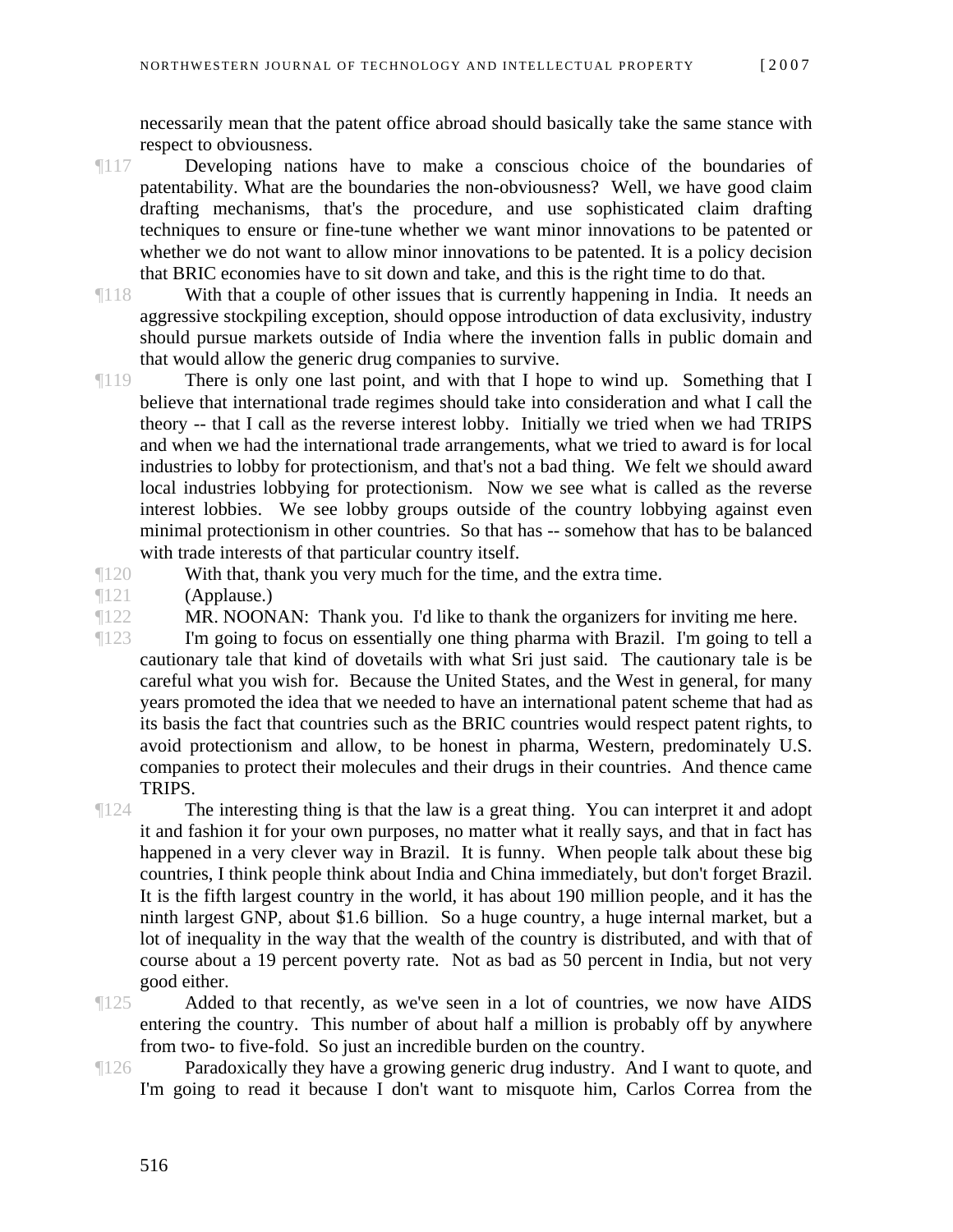University of Buenos Aires says the reality is that drug patents have led to a significant reduction in foreign investment in pharma in South America.

- ¶127 And if you think about that for a minute, for all of the Adam Smith capitalist type of rhetoric that we hear, if a Western country can protect its patents, its drugs by patent in, say, Brazil, then what's the incentive for that country to make the drug in Brazil? They can make the drugs here, or anywhere else they make them, and import them into Brazil. So, in fact, you would expect, and I think that in fact it has happened according to Professor Correa, that you're not getting foreign investment, which certainly was one of the carrots, I think, that was extended to countries like the BRIC countries about why it would be a good thing to have a patent scheme.
- ¶128 The interesting thing about Brazil is it has been involved in international patent schemes for most of its history, as long as there have been patent schemes. The Paris Convention, the Patent Cooperation Treaty, the Berne Convention, all of those were signed by and adopted by Brazil. However, local law permitted them not to allow pharma, drugs, to be patented in their country, so that was one of the big problems. The Brazilian government modified its patent laws, this is the 9279 law, in 1996, became effective for some things in 1997, and in fact it mandated that drugs would be patented like anything else.
- ¶129 Now, if you look at Brazil's behavior, I said it was involved in international patent law, and it has been; it's been particularly aggressive, in a good way, in defending its own self-interest. One thing in particular is the UN Convention on Biological Diversity. It's very concerned with bio piracy because most of the world's biological diversity these days is, guess where, in Brazil in the Amazon basin, and the country has been very strong in international talks about trying to get a contract with anybody who wants to come into their country and take a plant or an animal and bring it back and develop it and patent it in the United States. They want to have some agreement so that they're compensated for that.
- ¶130 This is something that has happened over the years. Puerto Rico had an argument about this in the Law of the Sea with molybdenum nodules in the '70s. This is kind of the way that countries that have this natural resource try to protect it.
- ¶131 The Doha declaration, I think Sri mentioned it, very important later on in the talk. But it just happened in Qatar, Doha, Qatar, at a World Trade Organization meeting in 2001 in which the countries of the world at that meeting said that there is an inherent right for patent laws and other laws to be modified and international agreements to be modified when you have a national health emergency and gave -- and I'll talk in a little bit more detail later. Gave countries the ability to make these changes in the face of an emergency, and of course AIDS is the emergency we're going to talk about.
- ¶132 The government at least has been very involved in adopting open source software now, and even though there is copyright protection in Brazil, there has been quite a bit of copyright enforcement, and I'll talk about that in a minute, but open source is the way they're going. And particularly when it comes to the biodiversity matters there is an attempt these days to get a broader international patent law treaty. PLT, the Patent Law Treaty, and SPLT, the Substantive Patent Law Treaty. And the United States and Europe and Japan as recently as 2005 thought they had gotten an agreement to actually have this proceed, and Brazil and a number of other countries stopped them because the agreement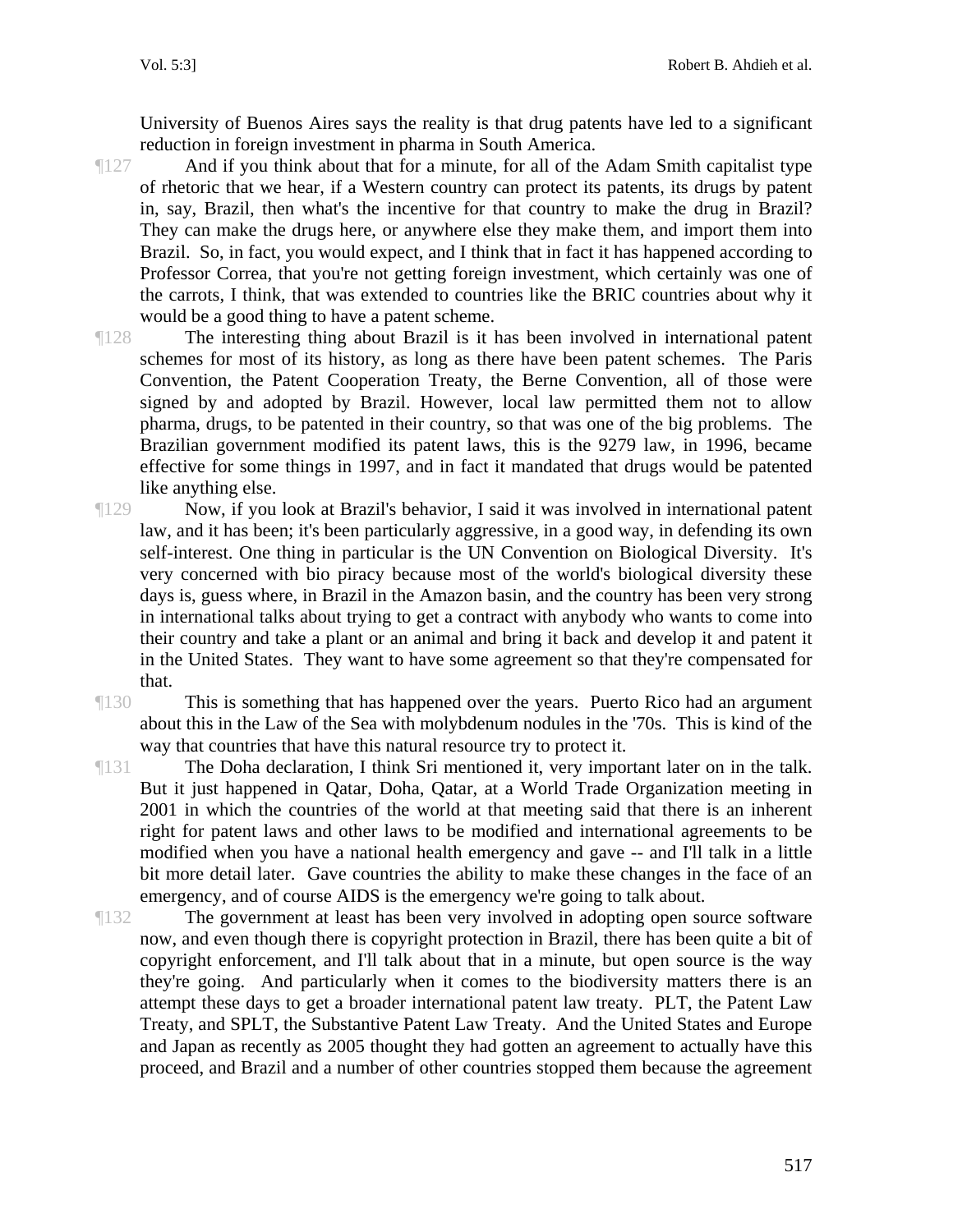had nothing to do with what Brazil thought was important, biodiversity, genetic inheritance, that sort of thing.

- ¶133 The thing that Brazil has done, and done remarkably well, is used TRIPS as a sword as a way to in fact find its own ends within the TRIPS scheme. The problem, and we've talked about it a little bit here, pharmaceuticals is the problem. If you think about it, in 2006 between January and April 11 million pirated CDs were confiscated in Brazil. Copyright and that sort of infringement is a bad thing, but when you talk about drugs and health care you get a whole other wrath of interest groups and politics involved, the UN Commission on Human Rights, Doctors Without Borders, every charitable group in the world. And, frankly, anybody who believes that there is a human right to health care is going to butt up against a strict regime of protecting pharma and pharma profits, especially when you have the inability of people to pay.
- ¶134 In fact, if you think about what we've talked about here, we've talked a lot about how governments have dealt with this. You know, Julie talked about you kind of have to partner with government, with the Chinese government. Well, that's part of it. And Bob talked about fairness, and obviously this is going to be an element of these things.
- ¶135 This is really the principal thing that has to be resolved, these competing interests, especially when health care is involved.
- ¶136 Let's just talk about a couple of these provisions. It is interesting how the Brazilians did this. This is Article 68 of that 9279 law I talked about, and this is compulsory licensing. This is the way that I think that traditionally people think about governments being able to deal with these issues.
- ¶137 Here -- and if you think about it, abuse of economic power could be thought of as anti-trust, for example, that sort of monopolization. So this part of the law looks like, okay, you can get a compulsory license if you've done a bad thing, if you've been predatory, and that proven under the terms of law by an administrative court decision gives a patina of due process to the whole thing. But Subsection 1 of this law also says that non-exploitation of the subject matter in the territory of Brazil by lack of manufacture can also prompt a compulsory license.
- ¶138 Now this changes things because now what I said in the beginning about the lack of foreign investment, well, Brazil has a way to deal with that. If you don't invest in their pharma industry, if you don't help them make drugs in their country, then the government has the right to grant a compulsory license to somebody who will, and this prevents Western companies, mostly in pharma, from importing their drugs and not actually contributing by foreign investment in Brazil.
- ¶139 What Brazil did initially is use this as a negotiating tool. Initially they -- in fact, this was before 9/11 and it was probably in June of 2001, the Bush administration filed a complaint in the WTO against Brazil for exactly this, using its compulsory license threat to get Roche at that time to reduce its NEH drug, and finally dropped it because they realized that the WTO process was going to be too slow, they were alienating what they wanted to be an ally, and Brazil wasn't going to budge. I think it was 2005 was the 21 day ultimatum.
- ¶140 So that was a negotiating tool, but then Brazil did one more thing. We talked about Doha. Article 5 of the Doha Declaration says that member states have the right to put aside patent laws or modify patent laws, grant compulsory licenses for example, if there is a national health emergency, which makes sense. It also says, in subsection D or so,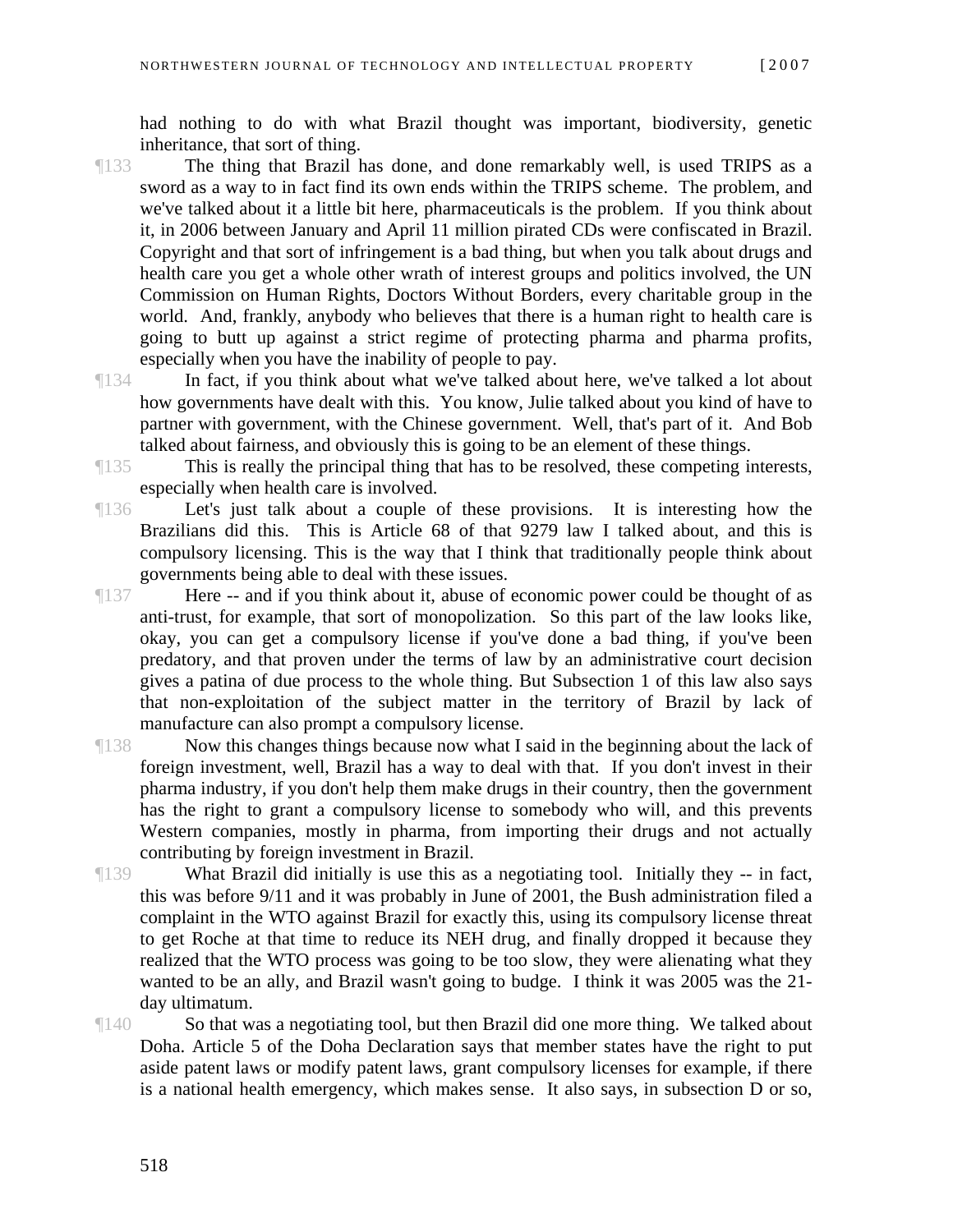that parallel importing, in other words, the ability of a third-party, not the patentee, to import drugs into your country would be left up to the member states.

¶141 So what Brazil did was, and this is another article that said in the case of a national emergency then the federal executive power -- and Brazil is remarkably like this country in the sense that it has a federal -- a president and a bicameral legislature. But what the federal can do is by executive order grant a nonexclusive compulsory license to someone if the patent owner can't satisfy the need.

¶142 Well, that's not -- do not satisfy or doesn't satisfy is interesting language because it can mean that you cannot make enough of it or it may mean you can't make enough of it cheaply enough. Of the half a million people who suffer from AIDS in Brazil, those people are pretty much totally supported in their drugs by the government. The government provides those drugs free of charge to its people because the people cannot afford it. So as the price of the drugs, the NEH drugs kept on increasing over the course of 1996 or so through about 2002 or 2003 and these negotiation and coercion tactics weren't working, what Brazil did was it declared AIDS a national emergency and therefore under the terms of the Doha agreement it could grant compulsory licenses, and that's what it did. That's one of the reasons why the generic drug industry is blossoming in Brazil.

¶143 Now, I don't think they could do this for Nasonex or something like that. Obviously this is going to be a limited source of what can be done; but if you think about it, they've developed through this a native generic drug industry. So what was promised to them, foreign investment to help them build up their pharma, as well as other industries, they've actually gotten but gotten there in a totally different way than I think was envisioned at time.

¶144 But the other part of this is that the UN Commission on Human Rights had declared that it was a human right for someone with AIDS to be able to obtain an anti-AIDS drug. And remember, Doha Declaration said that there is -- leave up to the local states whether or not parallel importing can happen. So not only does Brazil's generic drug industry feed its own internal market, but now it's the major source of a lot of anti-AIDS drugs in Africa because that generic drug industry is now being able to export and those in African countries to import the drugs at much, much lower prices.

¶145 So what do you do? I think that certainly for a generic drug company there is going to be an opportunity for that company to partner with people in Brazil and help them to develop further their industry, and I think that is an opportunity. That even if it was only internal, there is a huge market in Brazil. They already have the seed there for the anti-AIDS drugs, so now you do have an opportunity if you're a generic company to invest there and maybe they'll get the foreign investment that they intended. This is true for innovative companies as well.

 $\P 146$  I think that the experience says that it's sort of like the irresistible force and the immovable object. Patent law is not the immovable object. We've gotten where we wanted to get, I think, in the patent regime. I'm a patent lawyer, I love patents, they're great. But there are limits to everything, so I think what we have to -- and what people here have said is that you have to deal with those limits both economically and culturally in order to get where we all need to be.

¶147 On the one hand, it's valid to say that you need to have the kind of investment and the kind of return on your investment in order for there to be a patent regime and for that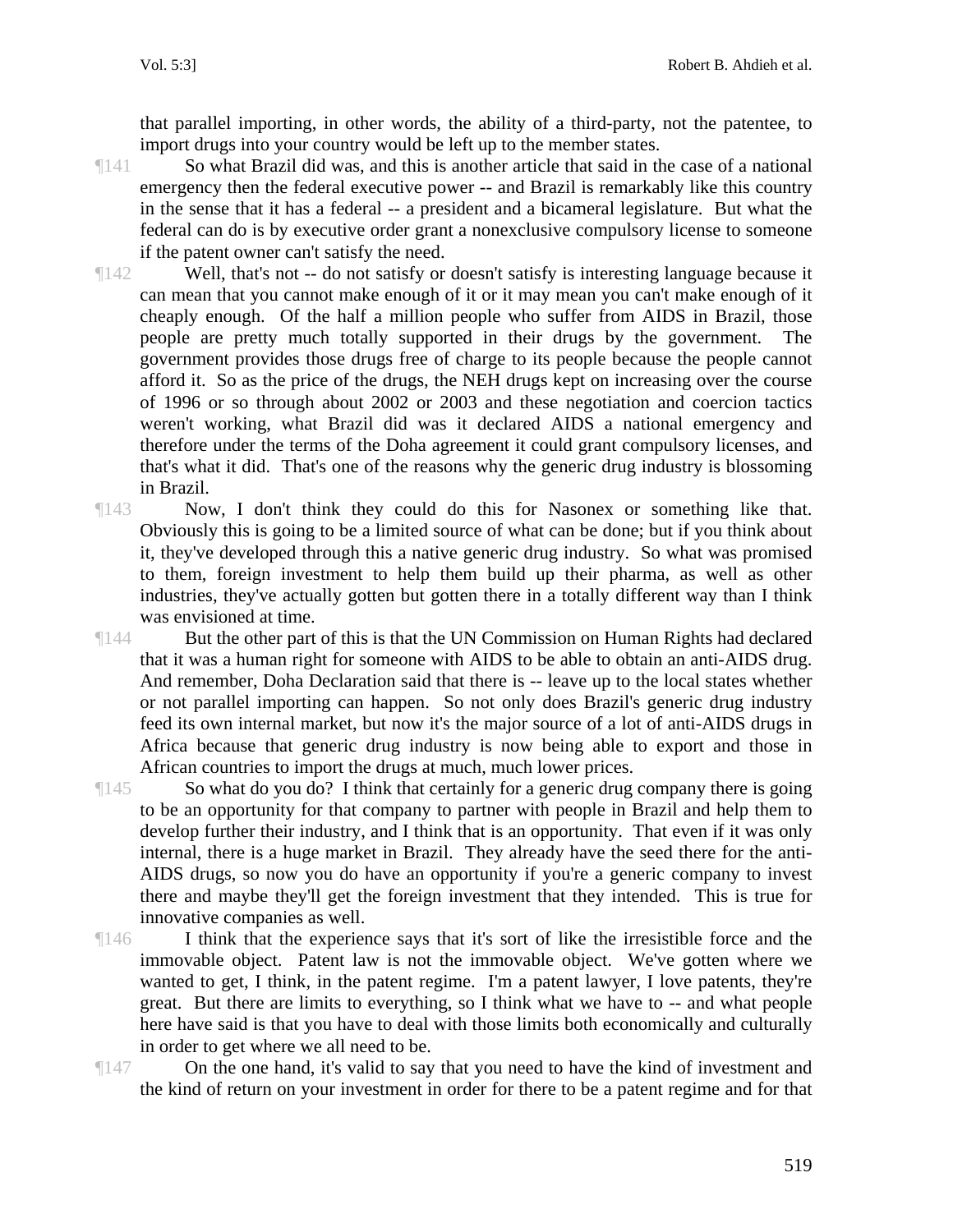economic part of it to work, especially in pharma that is very true. But the other side of the coin is that in order to get -- you cannot force people to be your customers and if you don't deal with the realities in the different countries and if you don't adapt the system in a way that locally the political structure can handle that, that's not going to work either because, you know, Brazil, China, India, and Russia to a certain extent who just hasn't done anything, has left the law festering for 15 years, I think the answer is not, and I think we've come past the time where economic pressure from the West can force people to do what we want them to do. That sounds nice. But I think now what we have to do is figure out a way to recognize at what point we have to modify our expectations when it comes to certain things, pharma is one of them, and yet at the same time try to prevent, because I think -- I don't think it is necessarily a good idea that Nasonex could be next, and I don't think that would be good either. There has to be a balance.

- ¶148 One of the ways that the balance is trying to be struck is in this patent law treaty negotiations. But I have to tell you that even the most recent rounds are not getting anywhere because the logjam hasn't moved yet, and probably won't move for another five years. But I do think it will because it will have to.
- ¶149 I'm not a Brazilian lawyer, so I would like to thank the people who are Brazilian lawyers who I spoke with to try to give me some background, and I'd like to thank all of you for your attention.
- ¶150 (Applause.)
- ¶151 MR. FRANCIS: I thank the panelists very much. At this stage we open the floor for questions or comments on the respective presentations.
- $\P$ 152 Yes?
- ¶153 UNIDENTIFIED SPEAKER: I have a question for Professor Ragavan. I'm not sure this is completely related to the subject, but one time when I was in India, I've been there a few times, I got sick, so my friend there took me to a street. And you're right, drugs are really, really cheap. So we bought some Cipro, which is an antibiotic. And this morning I listened to NPR and it says there are serious problems of resistance for Cipro now, which is very bad news because Cipro has been a super drug.
- ¶154 So I can't help thinking, you know, India's patent law is partially responsible for killing a very good drug that potentially can save more people. What do you think about that? Is there any way that that can be -- that that can be more flexible in places like India?
- ¶155 MS. RAGAVAN: Why do think India's patent law, because India allowed a lot of people to consume Cipro?
- ¶156 UNIDENTIFIED SPEAKER: Not really. That's not what I'm asking you to comment on that. Watching the market of selling Cipro I don't get a feeling that they are -- whoever makes Cipro actually gets some -- you know, in the U.S. or Europe, actually, gets a really good cut out of it. So I'm just thinking --
- ¶157 MS. RAGAVAN: Well, I do not know if I've got the question fully, but suffice to say that if people believe most drugs are only for people who live or are citizens of the United States, then now that expectation has to change because the more drugs coming we want the whole world to benefit from it. And if that causes resistance for whatever reason, then I guess that's something we have to deal with.
- ¶158 Have I even gotten your question correctly?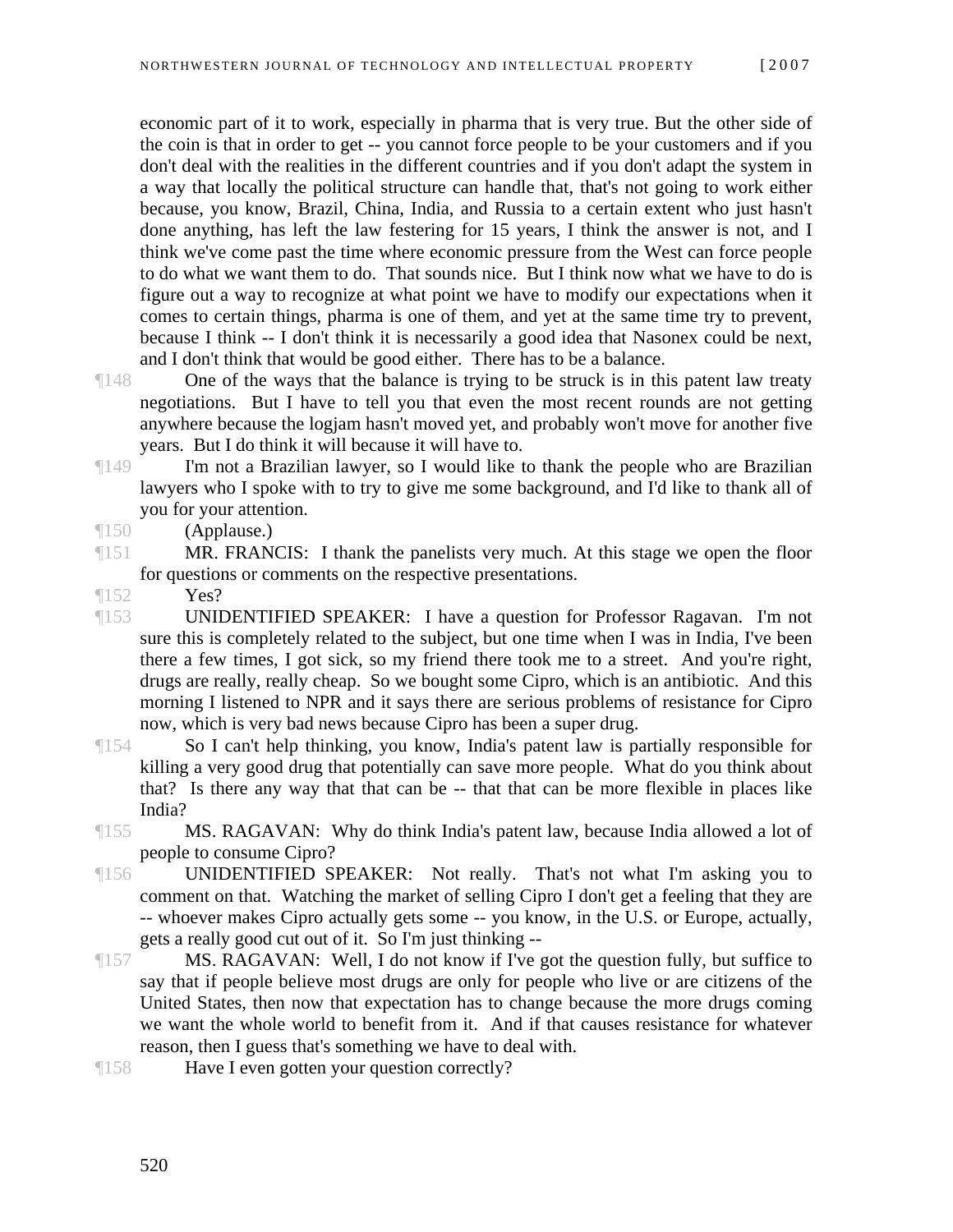- ¶159 UNIDENTIFIED SPEAKER: Well, the way antibiotics work is -- it is different from other drugs. The way antibiotics work is because abuse of or if you've used it too widely then the bacteria come back easily, so it is a special category compared with high blood pressure or AIDS, I don't know. So that's why I'm putting this out, because -- so for drugs like this usually there are more like restrictions on the prescription, there is a reason why it was more. That's what I mean.
- ¶160 MS. RAGAVAN: I thought as much too.

¶161 A couple of things. Better India should make it a prescription drug, or any part of the world should, that is a little bit different. To the extent that -- even India has some drugs that are only prescription drugs. Cipro certainly is not, and whether that is good or bad is a different issue altogether. But whether Cipro was overused because India had generic versions of Cipro and therefore a lot more people had access to Cipro and therefore there is now resistance developing, I mean, that's what is going to happen when pharmaceuticals become accessible to the whole world, and we do want pharmaceuticals to be accessible to the whole world. We cannot say, "I only want rich people to access pharmaceuticals because if poor people also start accessing it is going to increase resistance." Does that somehow --

¶162 MR. AHDIEH: If I could add something. It is an interesting question. If you think in numbers the reality is sort of as you expand to certain countries you're going to get big numbers, right? But it is not necessarily a proportion of the whole. It need not be a proportion of the whole. So it may not be because it is disproportionately a low-priced product, it may simply be that, I don't know, 10 percent of Americans have had to take Cipro and 10 percent of Indians have taken Cipro, so that's the first thing you would want to know in some sense was the proportionate consumption. Second issue would be is it prescription or not, and that might be something you would modify in that vein.

¶163 But the other challenge with that is you could probably do that here too, I imagine, right? I mean, you could make the same claim that sort of Cipro -- every time I take my four-year-old or one-year-old to the doctor, the doctor says, "Go take antibiotics." I suspect if instead of \$2 I paid for it or \$10 I paid for it, it was \$60 I would say no to the doctor more often than I do. So I think that's the challenge.

¶164 I think it is a very good -- I think it is a challenging one to assess.

¶165 UNIDENTIFIED SPEAKER: One of the whole ideas with the patent system is to foster innovation. Just with respect to pharmaceuticals you mentioned the belief that drugs should be available to everyone and not for the rich. But these pharmaceuticals, especially U.S. pharmaceutical companies, are seeking a larger return on their investment, and of course they are targeting the richer people as opposed to maybe the BRICs where there is not a guarantee or they can be undercut by generics, or statefostered generics such as in the case of Brazil.

- ¶166 Is there a concern that the U.S. companies, which they've already shown a tendency to do, is to narrow their focus now to higher-end drugs, such as prevention of, you know, less lethal diseases away from AIDS and similar disease, maybe like Prevacid or allergy medicine or medicines that really only can be afforded or sought by the most industrialized countries, and that we're leaving that other innovation behind because it is not quite so lucrative anymore? Is it a concern or how should we address that?
- ¶167 MS. RAGAVAN: I'll take that question.

521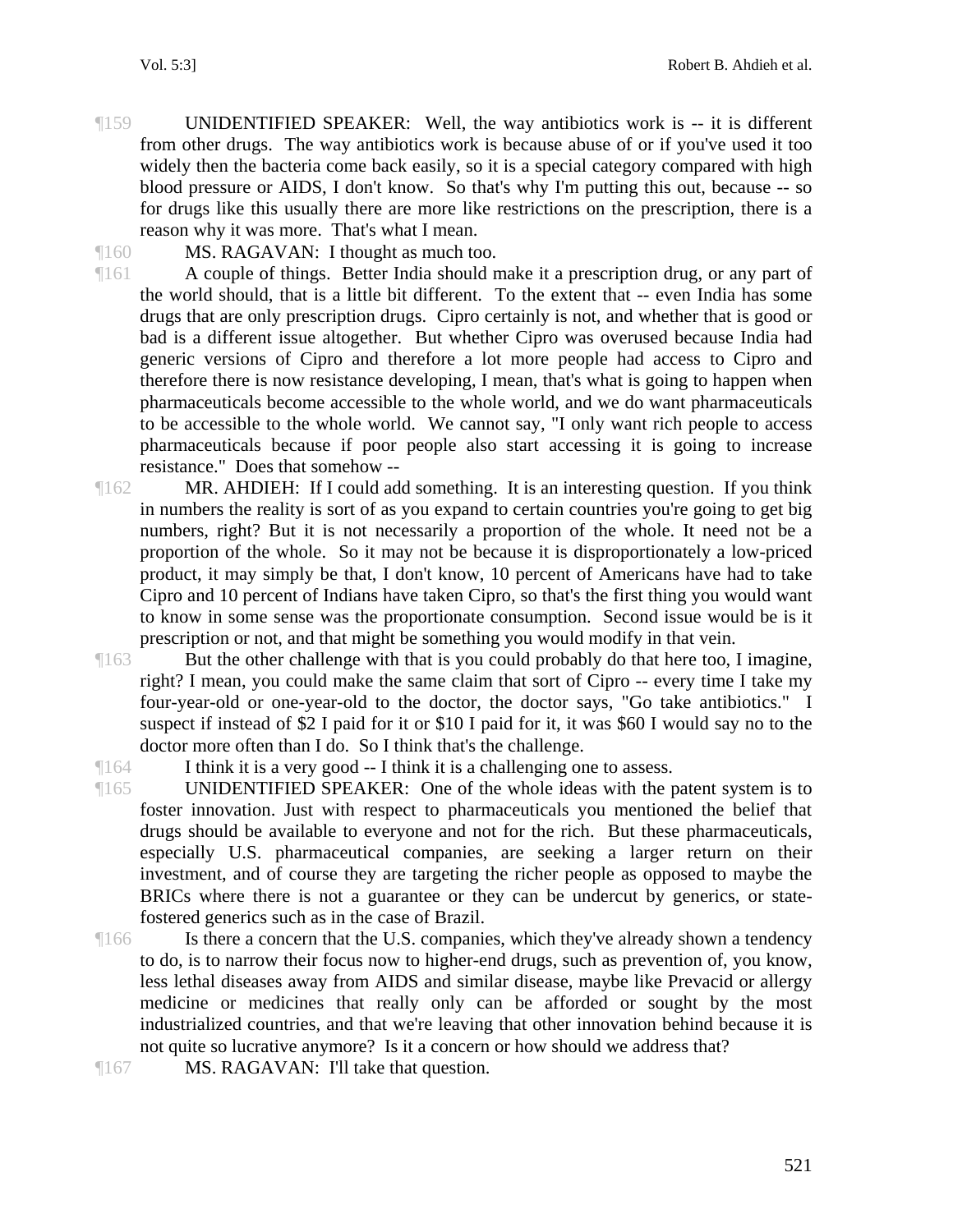- ¶168 I do think it is a big concern, that innovation in pharmaceuticals is more and more tuned to what the rich people can access. That's something several of the NGOs have highlighted that. Because some of the developing countries' diseases like malaria, tuberculosis, you know, we don't spend money on that those because who can pay for it if we actually do spend money on those. So it is a big concern, do they have an ethical code that requires them to also spend on poor people disease. It is a big concern too.
- ¶169 But as far as India itself goes, since we're talking about India. After the product patent regime kicked in, there has been a huge controversy because Roche's drug, I forget the name of the drug, Hyprin, Heprin (phonetic), I'm not even sure, is valued at about \$12,000 or maybe \$20,000 for one set of prescriptions. The idea is only about 100 million people can access it at the very most. It a heart disease drug and I think it is more prevalent in India than just 100 million people, and Roche just said that's too bad.
- ¶170 That's also with Glivec. Glivec was priced much higher, and because the Chennai patent office denied a patent on it a generic drug company immediately started manufacturing it and manufactured it for two thousand six hundred, which is one-sixth or one-eighth of the price, really much cheaper. And it is now available for the same disease.
- ¶171 So now BRIC countries are starting to think, "What are we getting?" Novartis is not starting up a new manufacturing facility in India, just like what Kevin said, and they're able to do the same thing by themselves.
- ¶172 MR. NOONAN: I have two points. One is it is hard to think of a disease -- of a drug for treating a disease that hurts millions of people being an orphan drug, but trypanosomiasis and things like that that you never see in the States or in Europe and yet are the predominant types of diseases that are in Africa, and obviously AIDS has taken over a lot of that, but besides AIDS in Africa and places like that. I say orphan drugs because I do think that that is a place where you can see the capitalist patent kind of system is not going to make a drug for that if we just leave it alone, so you have to figure out a way, whether it is through government or internationally or UN or World Health Organization or something, we have to figure out a way to deal with that.
- ¶173 And I'll just flip it and say if it was a pandemic of avian flu we would all figure out a way to fix the problem, right. So I think we need to try to -- that's a political answer but I think that's what you're going to need because there is always going to be have-nots with have-not diseases, just like there are orphan drugs in this country.
- ¶174 The other thing is the biologics, what's going to happen to generic biologics. It's a lot tougher to make a biologic than it is to make Cipro, so it will be interesting to see how that -- as more and more companies make more and more biologically based drugs, we're going to have to deal with that as well because it is not going to be as easy to make a generic of that in Brazil or China or India.
- ¶175 UNIDENTIFIED SPEAKER: This question is for Mr. Noonan. I read and actually wrote a little something, and I don't know what the state of the law is on this right now, about cross-retaliation under WTO treaties. There is an article of the dispute resolution system in the WTO that authorizes retaliation under GATT that violates TRIPS and vice versa. I know that at least some South American countries have used that, Ecuador most recently, to suspend their obligation of TRIPS for patents in pharmaceuticals, and I think Brazil tried to do that as well. I was wondering if you knew anything about that.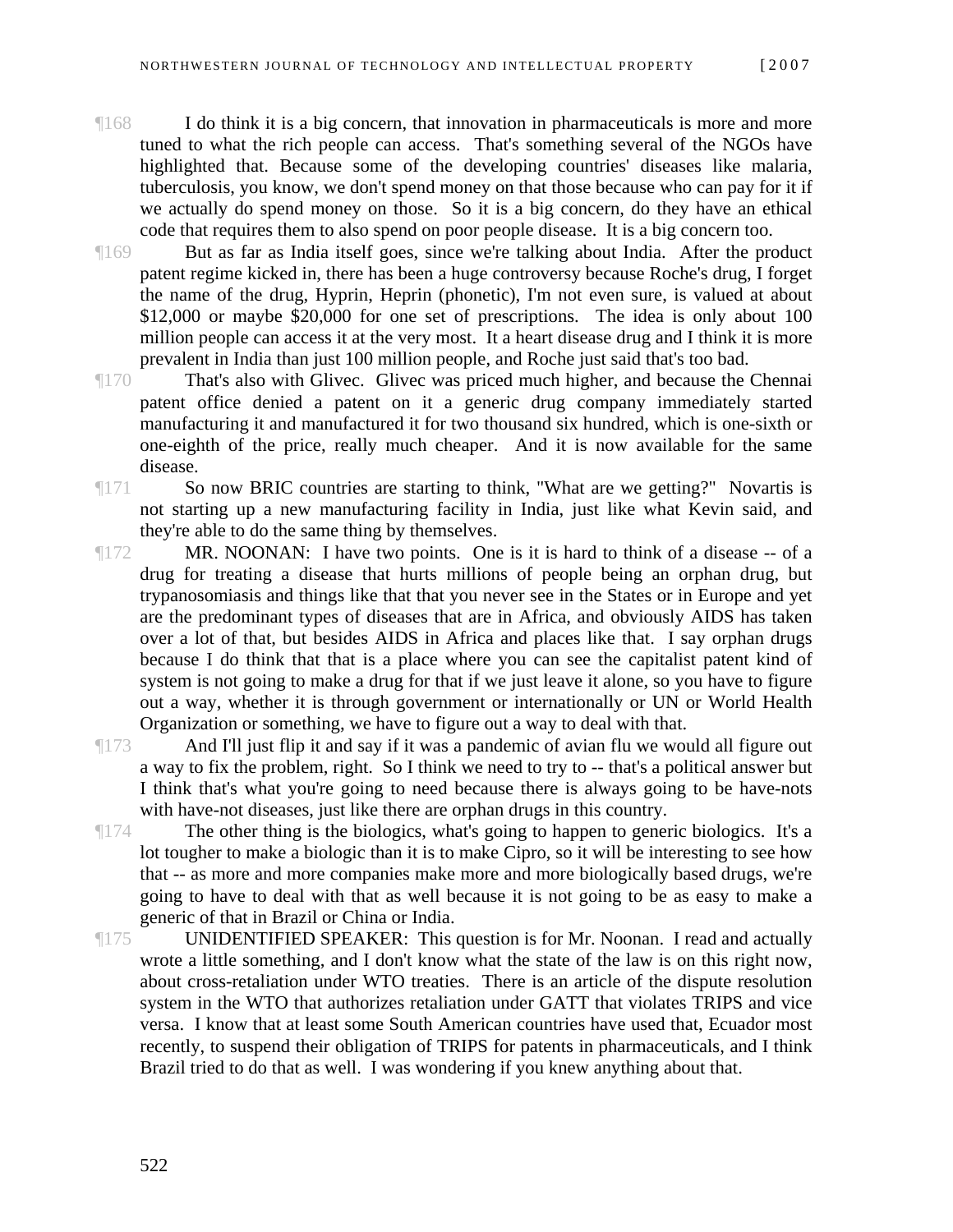- ¶176 MR. NOONAN: It is another option. I think Brazil for a lot of reasons was able given the fact that it is a big enough country, had a big enough infrastructure, was able to start making AIDS generics and exporting them, it dealt with that. But you're right, there are other mechanisms, but they're not -- I mean, we just filed against China last week, or two days ago.
- 

¶177 The WTO is a blunt tool and it can do some things, but it certainly isn't a world court. All you can do is try to mediate as opposed to in this country it is mediation versus litigation. The parties have to agree that when the WTO comes down with something they're going to abide by it and work it out, so really it is more of a facilitator for issues that ultimately are going to be -- are going to be political because you're dealing with nation states, and when you're dealing with nation states, and I was in international law a very long time ago, individuals and even individual companies don't count, it is China and Russia or United States or Brazil, or whoever they are, you're dealing with it at that level.

- ¶178 So those things are ways that we can kick sand at each other. But since you're not going to go to war over it you really have to come to some political accommodation, and so maybe we sell you some of our wheat for less than we would have and you import some of our pharma for more than you would have and that sort of thing. But that's kind of -- if you don't get a more global system where people agree, whether it is the index prices or what have you, you're not going to really -- it is going to be very sporadic and it is going to be incident by incident.
- 

¶179 (WHEREUPON, Ms. Zhu (Julie) Lee left the deposition proceedings.)

- ¶180 MR. FRANCIS: One last question. Sri is an advocate of price control, I'm an advocate of time control, but I seem to be a miserable failure.
- ¶181 Dan.

¶182 MR. LEV: Well, my question was going to be for Ms. Lee, but I think maybe Ms. Ragavan and any of the other panelists could answer it.

- ¶183 You spoke of drugs that have high value to -- are basically high value to a limited number of people but it makes sense to make them and to invest in them. I think that in China, and this gets into the technology transfer issue because that is sort of what I was expecting Ms. Lee to say, but Novartis is there. You talk about Novartis not wanting to get into India. Novartis is huge in China. They have two research facilities now, or one and they're building another one. And the medical device companies are huge in China. I heard something like certain medical devices they sell more in China and there are all these statistics about being more millionaires in China than anywhere else today.
- ¶184 I was kind of wondering, you seem to be very in favor of this centralized control, price control model in order to bring Western or foreign innovations cheaply into the country to resolve an immediate problem, but I think the approach that China is taking might be better in the long run, which is to encourage the foreign investors to come in, grant them the intellectual property rights, and actually now you see that China has this developing nascent pharmaceutical, innovation pharmaceutical not generic pharmaceutical industry, and a very strong innovator in medical devices too.
- ¶185 MS. RAGAVAN: I'll go first on this. Well, two things. One is it is true that China is -- well, what was your first question?
- ¶186 MR. LEV: The first thing was the contrast you said with Novartis because Novartis is very big in China. And the second one was about I think in the long run